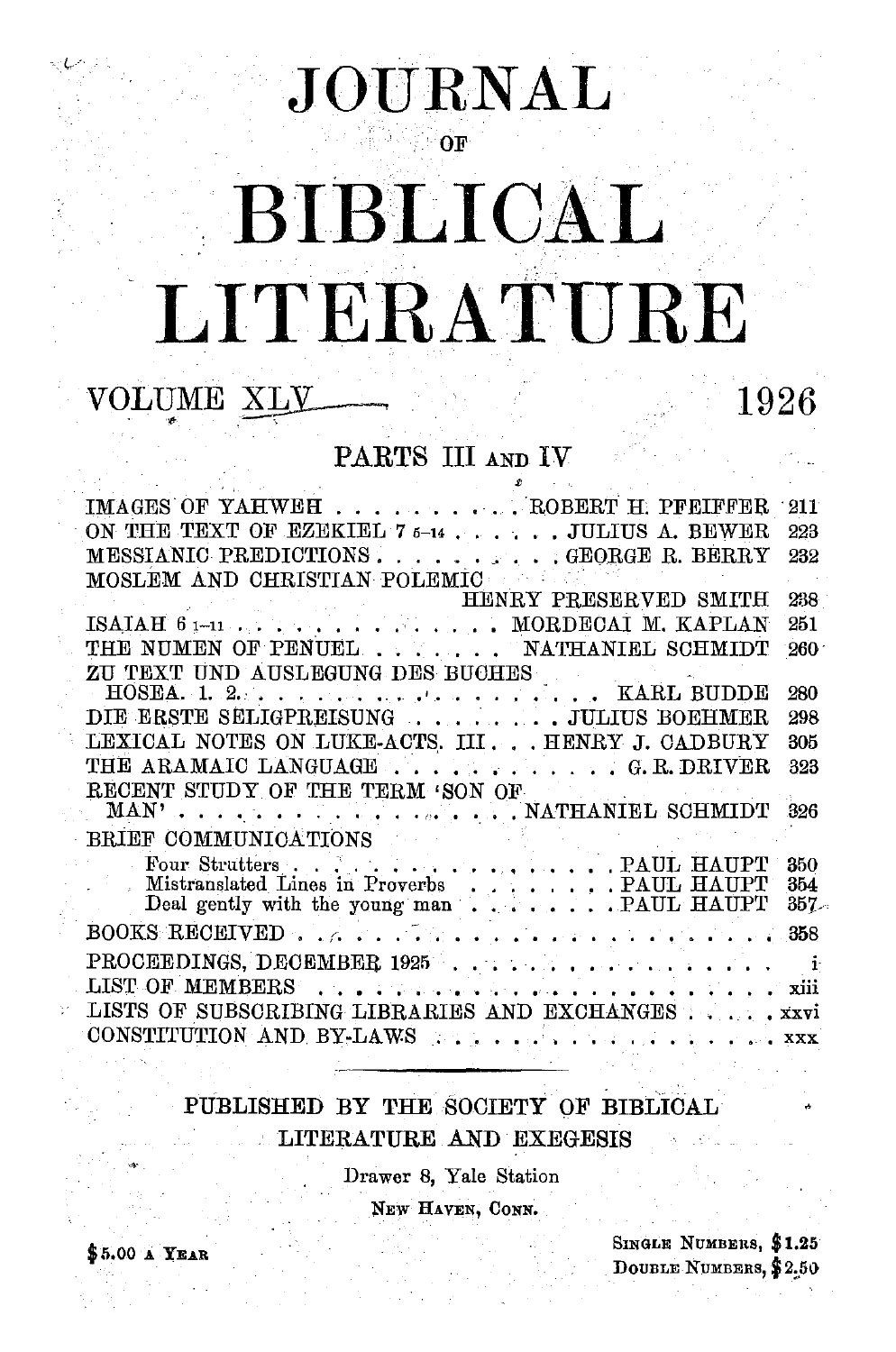#### LEXICAL NOTES ON LUKE-ACTS

#### III. LUKE'S INTEREST IN LODGING

#### HENRY J. CADBURY BRYN MAWR COLLEGE

THE object of this paper is to call attention to a minor personal interest of the third evangelist and to its possible bearing on the understanding of a few obscure words in his writings. Study of the individuality of the authors of Scripture is not popular in modern criticism. Between *Quellenkritik* on one hand and *religionsgeschichtliche* and *formgeschichtliche*  emphasis upon social and environmental influences on the other hand, the distinctive personality of the author as a factor in the origin of Biblical writings tends to be overlooked. Certainly it is not easy to distinguish between the traits of the editor and the traits of his material—the subject before us will illustrate the .difficulty- but the general character of an author's interest has some value for the interpretation of specific passages.

Luke's interest in lodging is most obvious in the second half of Acts and has already been noticed by others.<sup>1</sup> When Paul is journeying up to Jerusalem for the last time we read (21 16): "There went with us also certain of the disciples from Caesarea bringing one Mnason of Cyprus, an early disciple, with whom we should lodge."<sup>2</sup> This is altogether enigmatic.

<sup>t</sup>A. von Harnack, *Die Apostelgeschichte,* 1908, p. 95 *note* [Eng. Trans., 1909, p. 109 *note].* I may refer to my discussion of this and cognate interests of Luke in a forthcoming book on *The Making of Luke-Acts,* Chapter XVII.

<sup>2</sup> άγοντες παρ' <u>ω</u> ξενισθῶμεν Μνάσωνί τινι Κυπρίφ αρχαίω μαθητή. The paraphrase of Codex Bezae places Mnason's hospitality at a certain village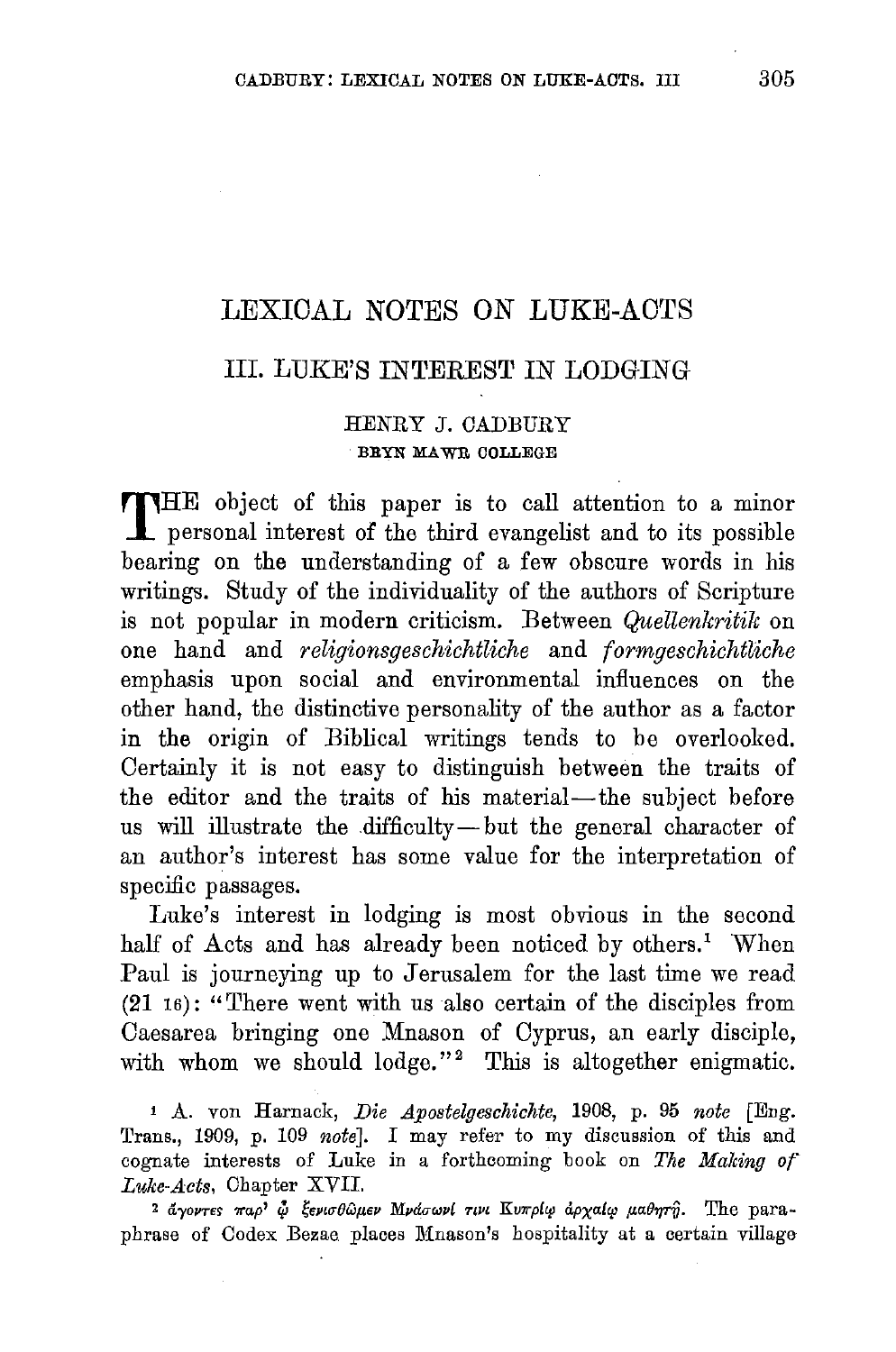Its only point appears to be to indicate Paul's host. As Blass says: "ex more scriptoris indicandum erat ubi pernoctavissent."<sup>3</sup> Just before, at Caesarea, we have a similar notice (21 8 f.): "Entering into the house of Philip the evangelist, who was one of the seven, we abode with him. Now this man had four virgin daughters, who prophesied." Though we may conjecture why Luke mentions these persons, whether as his sources for the past history or as predictors of the future, the fact remains that we hear nothing further of them than that they were Paul's hosts and hostesses.

Paul's lodging at Rome is mentioned probably more than once (28 16, 23, 30, see below). Here of course there is an additional interest in his comparative liberty and privacy. Other references to his hosts occur elsewhere. At Damascus we have a full address given (9 11):

Saul of Tarsus,

Care of Judas,

Straight St.,

Damascus,

just as a little later we have Peter's address (10 5 f.): 4

Simon surnamed Peter,

Care of Simon the Tanner,

Whose house is by the sea,

Joppa.

In these two cases the details are intended in part to

(between Caesarea and Jerusalem) but is not less enigmatic. As restored from collations made before it was mutilated (see J. H. Ropes, *Harvard Theological Review,* xvi, 1923, pp. 162-168;· R. P. Casey, *ibid.,* pp. 392  $-394$  and xix, 1926, pp. 213-214), it read *obrol δε ήγαγον ήμαs πρ*ός *obs* ξενισθωμεν. και παραγενόμενοι είς τινα κώμην έγενόμεθα παρα Νάσωνί τινι Κυπρίφ patri doxaly. With this d and the "Western" margin of the Harclean Syriac is almost identical (Th. Zahn, *Forschungen zur Geschichte des neutestamentlichen Kanons,* Part IX, 1916, pp. 372 f.; J. H. Ropes, *The Beginnings of Christianity,* vol. III, pp. 204 f.). W. M. Ramsay, *The Expositor,* March, 1895, pp. 213 ff., regards this as a correct gloss though not the original.

a Fr. Blass, *Acta apostolorum, editio philologica,* 1895, p. 227.

4 Commentators ancient and modern find further significance in this address. The "tanner" is thought to be added to distinguish him from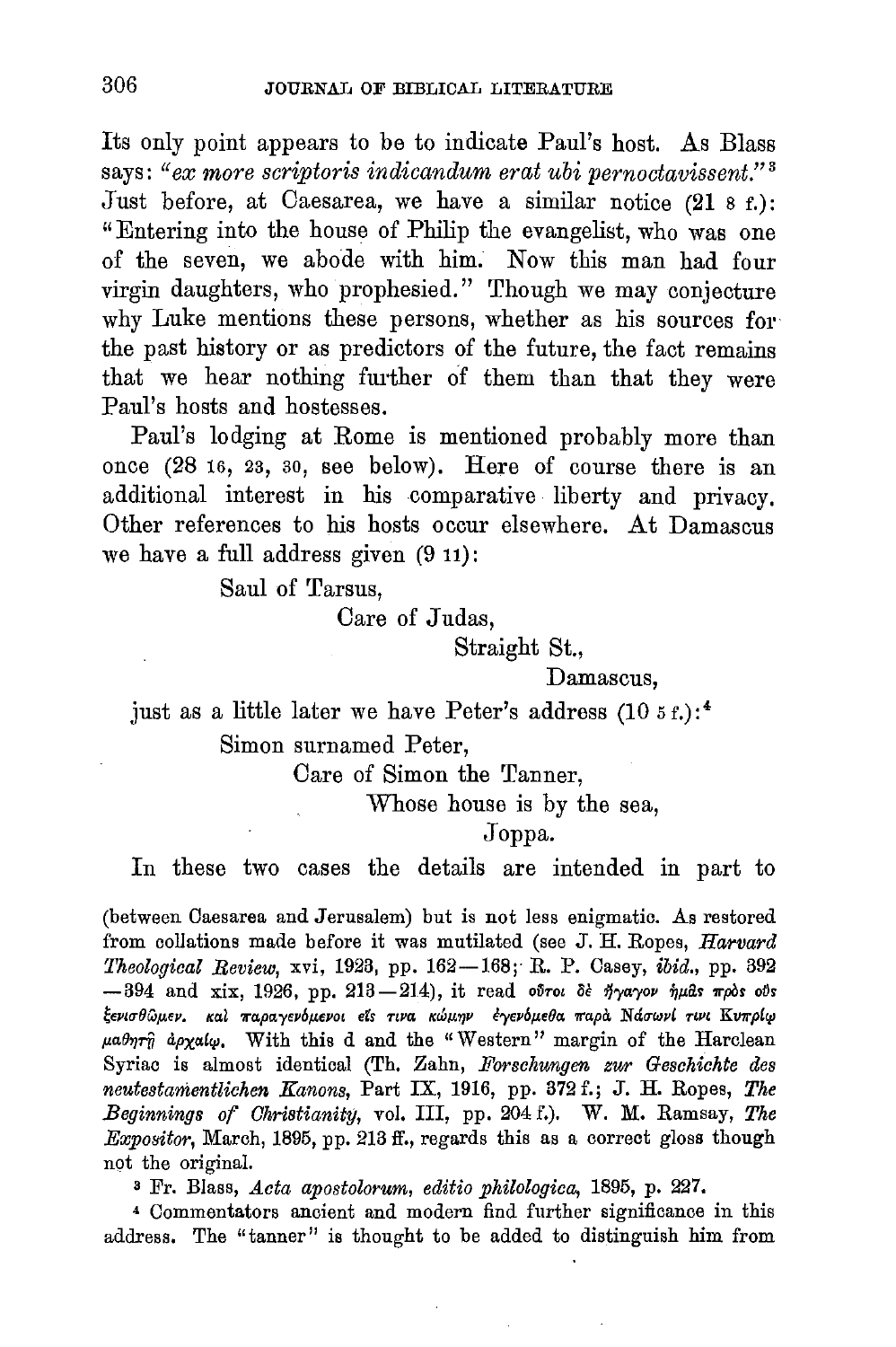show how explicitly directions are conveyed in supernatural visions, so as to give the most definite guidance. But they are again references to hosts who take no further part in the narrative. This can hardly be said of Aquila and Priscilla, Paul's hosts at Corinth. They were important in their own right in the Christian church, as both Acts and the epistles indicate, yet their first introduction in Acts is not as Christian leaders but as hosts of Paul (18 2 f.): "He came unto them and because he was of the same trade he abode with them and they wrought; for by their trade they were tent-makers." We have at Corinth also mention of another house: " The house of a certain man named Titus Justus, one that worshipped God, whose house was next door to the synagogue" (18 7). Perhaps this was not where Paul lived, but where he taught, like the lecture-hall of Tyrannus in Ephesus. Other hosts to Paul and his companions are however named, viz., at Philippi, Lydia, a purple-seller from Thyatira (16 14f.); at Malta Publius the *primus* of the island (28 7); at Thessalonica Jason  $(17, 5-9)$ .<sup>5</sup>

Additional instances less striking occur elsewhere in Acts. We may with Harnack note "the upper room where they were staying in Jerusalem (1 13); the upper room in Lydda (9 37, 39); the house of Mary the mother of Mark in Jerusalem (12 12) [where not merely the hostess but even the maid Rhoda is known by name]; the house of the jailor in Philippi (16 34);

Simon Peter, or to show that Peter condescended to the most humble of lodgings without squeamishness or "respect of persons." A location *sur mer* was chosen for business reasons both by the tanner who did much washing of hides, and, according to Harnack, also by the homonymous fisherman: "If Peter enters into a house on the seashore and stays there a long time ( $\eta\mu\epsilon\rho$ as *kards*, 9 43), we may perhaps assume that his trade of fisherman influenced him. He was no tanner." *(Op. cit.,* p. 79 [Eng. Trans., p. 85] *note.)* 

5 Of course Luke is not unique in his interest in hospitality. Paul himself and the last chapter of Romans alone provide sufficient evidence of the part it played in Christian thought. See E. von Dobschiitz, *Die urchristliche Gemeinde,* 1902 [Eng. Trans., 1904], *passim;* A. von Harnack, *Die Mission und Ausbreitung des Ohristentums4,* 1924 [Eng. Trans. 2, 1908], Book II, Chap. IV, § 10.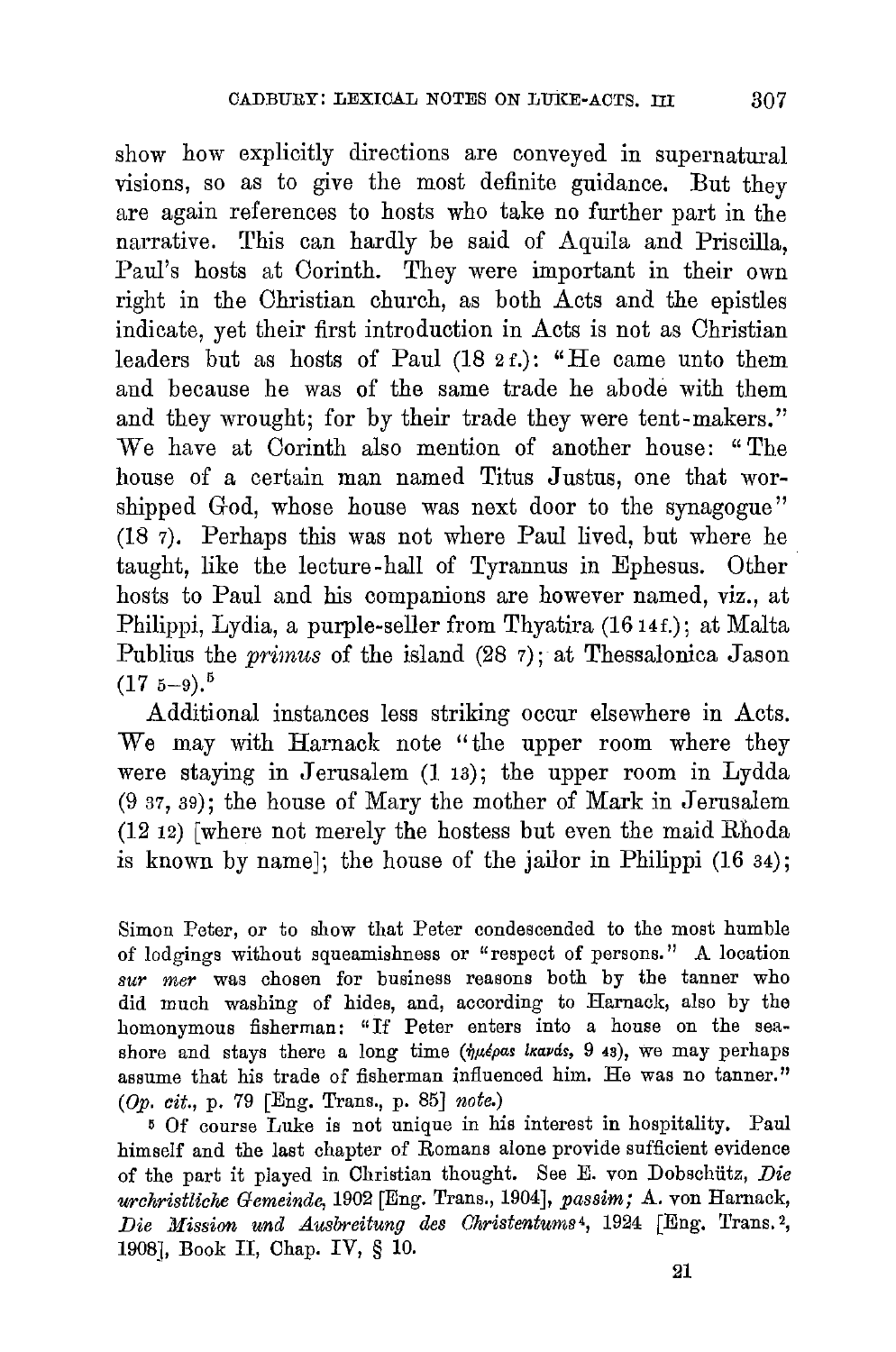the upper room in Troas where 'we' were gathered (20 s); the lecture hall of Tyrannus in Ephesus (19 9)."<sup>6</sup>

Harnack notes that some of these passages are in the "we" sections, some are not, and finds therein an argument against regarding this detail as due to a source. He continues: "How do the supporters of the we-source hypothesis stand in the face of a situation like this? Of these passages, six stand in the we-sections, nine in the remaining parts of the book. It must be assumed, I suppose, that the author of the whole was interested in 'houses' and had the fortune to meet with the account of an eye-witness who was likewise interested in 'houses'!!"

In answer to Harnack's ironical rejection of a source I think it is possible to show that this trait in Luke is not incompatible with his use of a source. In the first place the references to lodging may be sometimes derived from a source; in the second place they may be introduced by the evangelist in rewriting a source. For evidence of each of these we turn to the third gospel. It is in the main dependent on written sources, yet it also contains many allusions· if not to the houses in which Jesus lodged at least to various forms of hospitality. He is pictured often under the Pharisees' roof. He is entertained by Simon the Pharisee and also by Zacchaeus the publican and by Mary and Martha in their homes. Jesus on several of these occasions discusses hospitality. The parable of Dives and Lazarus seems to turn about the question of inhospitality, while in another parable the shrewd business manager is chiefly concerned that when he is discharged he should have friends who would receive him into their houses

<sup>6</sup> Harnack, *loc. cit. ante* note 1. The suggestion is obvious that the same habit of mind has led the author to give some names of places as well as of persons simply because they marked the overnight stops of journeys. In other histories the  $\sigma$ ra $\theta$ µoi were wont thus to be marked (Herodian, ii, 15, 6). Travellers before sailing would lodge at seaports like Seleucia near Antioch (13 4), Attalia near Perga (14 25), Neapolis near Philippi (16 11), Cenchreae near Corinth (18 1s). Travellers going overland by the *via Egnatia* from Philippi to Thessalonica would at least lodge at both Amphipolis and Apollonia (17 1).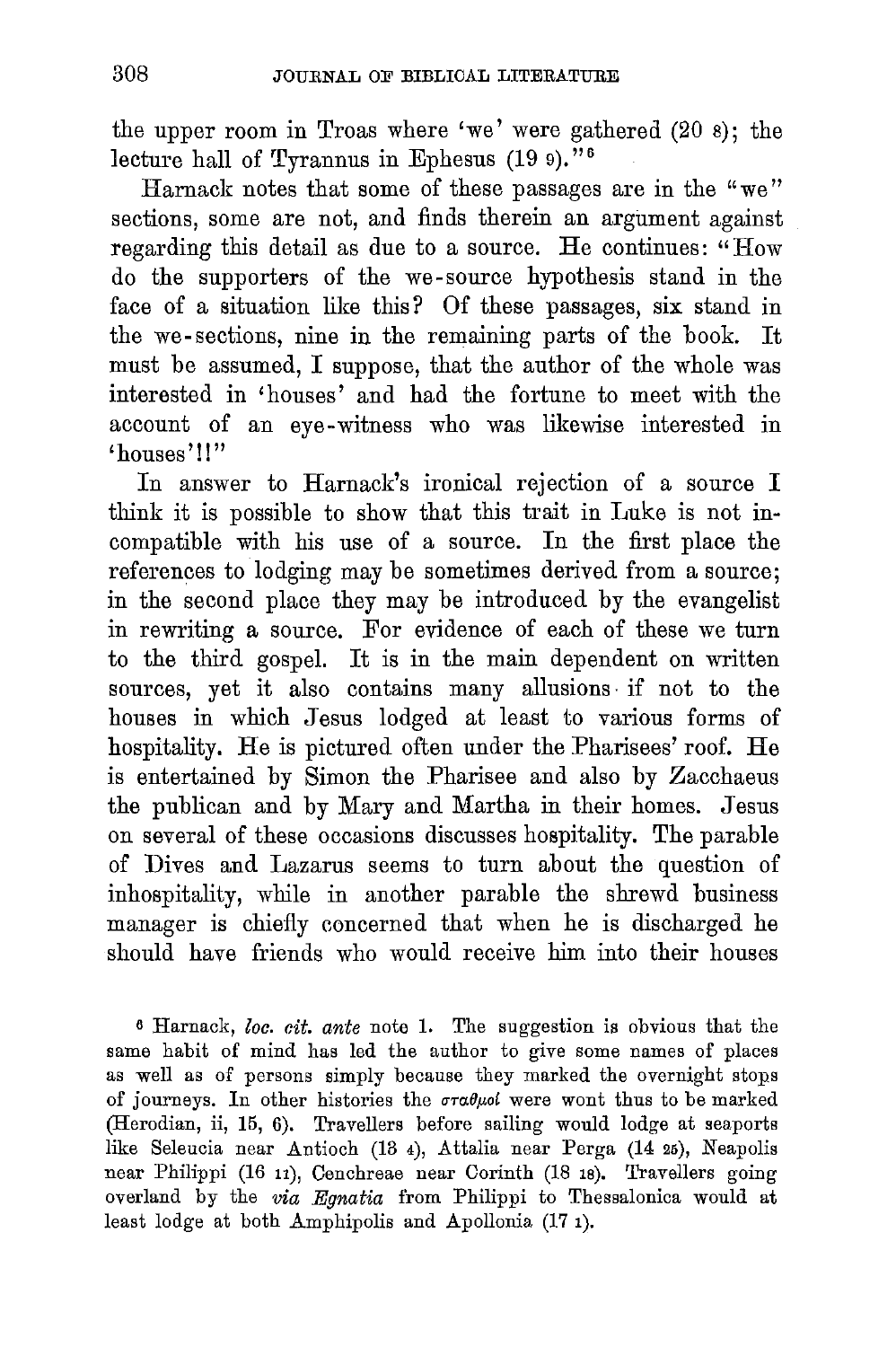(16 4, cf. 9). These passages are not in the other gospels. On the other hand, the humble declaration of the centurion (7 6) that he was not worthy to entertain Jesus is verbatim the same in Matthew (8 s) and is therefore due to a common source and not to Luke himself. The same is true of the striking saying (9 58): "The foxes have holes and the birds of the air have nests, but the Son of man has not where to lay his head."<sup>7</sup> It was doubtless congenial to Luke, but it comes straight from his source.

In accord with this interest in lodging is Luke's emphasis on spending the night in the open. It has been conjectured from his references to cities that the author's viewpoint is rather urban and with this would agree the impression which Jesus' open-air experiences made upon him. He it is who says that before his death at Jerusalem Jesus spent his nights at the mount of Olives (21 37).<sup>8</sup> The other evangelists say Bethany. The retirement to the mount of Olives was customary (22 39) and there he prayed. So too it is Luke who repeatedly refers *to* Jesus' prayer in the open. He says· in one passage (6 12) that it lasted all night. Luke alone of the evangelists clearly makes the transfiguration scene  $(928-37)$  an all night experience in the open. Note the references to prayer, to sleep and waking, to the next day.

I had long . been aware of this general interest before I noticed two other striking changes which Luke makes in Mark. At the story of the Gadarene demoniac Mark (5 3) describes him as one who had his abode in the tombs. Luke (8 27) says

7 Matt. 8 20 *verbatim.* The "association of ideas" determining the· introduction of this saying at this point in Luke may be due either to. the evangelist or to his source. The cue is probably "lodging," for Luke. 9 51-56 is the account of the rebuff by a village of the Samaritans whither Jesus had sent messengers *"to* prepare for him."

s The equivalence of "mountain" to "desert" which was discussed in. an earlier one of these notes (JOURNAL OF BIBLICAL LITERATURE, xliv, 1925, pp. 221ff.) should be recalled wherever Luke mentions the Mount of Olives or Jesus' prayer on a mountain. The verb used here is  $\eta \dot{\nu} \lambda \ell$ ero, which means properly "lodge in the open" but sometimes merely "lodge." For the agreement of Matt. 2117 *noxle on* see B. H. Streeter, *The Four Gospels,* 1924, p. 301.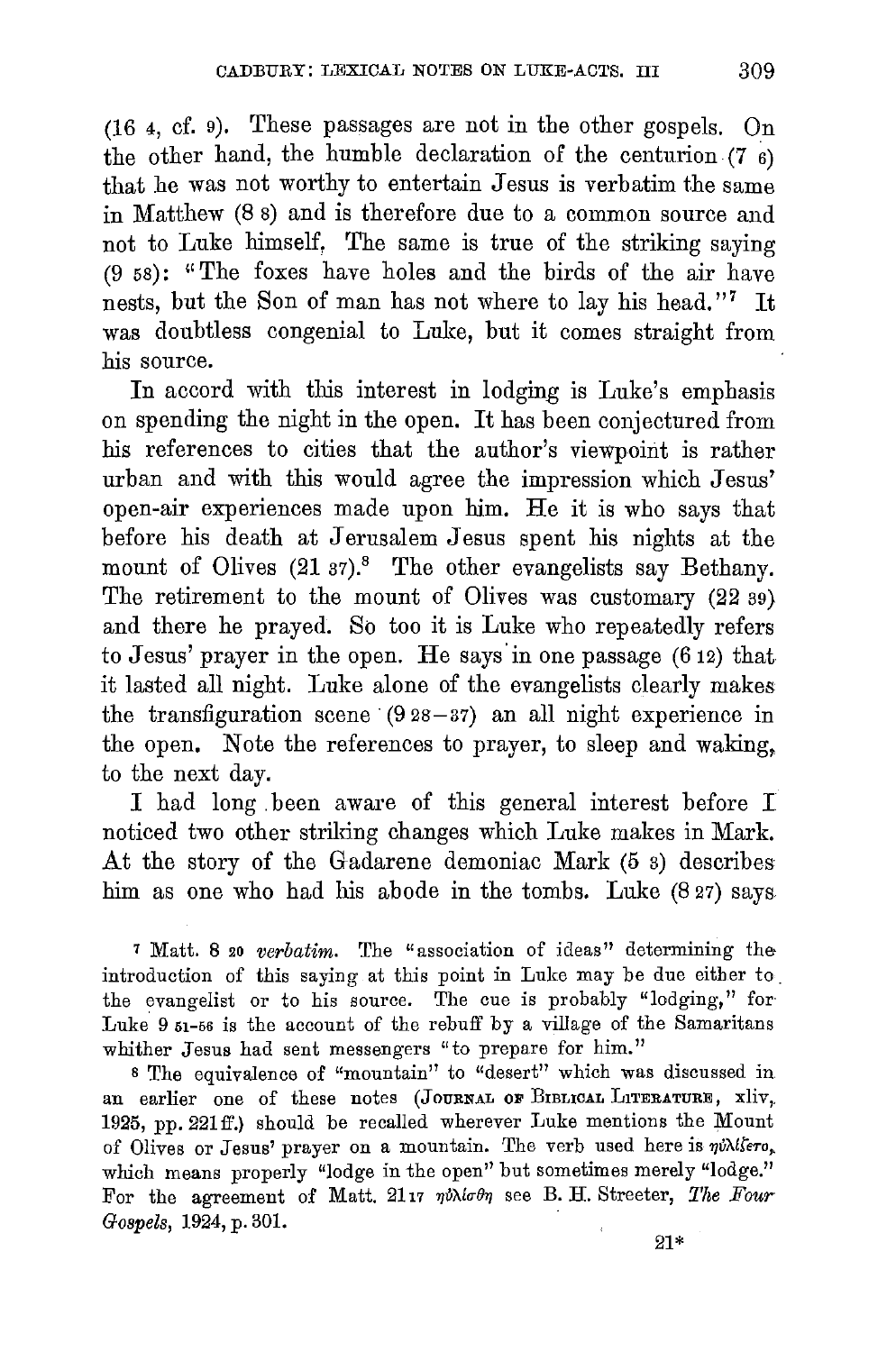he "abode *not in a house,* but in the tombs." Here is Harnack's word "house" added.<sup>9</sup> Again before the feeding of the five thousand, since evening had come on, Mark (6 36) represents Jesus' disciples as saying to him: "Send them away in order that going into the fields and villages round about they may buy for themselves something to eat." In like manner Matthew (14 t5); Luke (9 12) copies but makes one addition: "Send away the multitude in order that going into the villages and fields round about they may *put up for the night* and find provisions."<sup>10</sup>

I proceed now to call attention to two other cases where Luke's interest in spending the night in the open seems to me to lurk and to throw light on long-standing obscurities.

#### συναλίζομαι

In Acts 1 sf. we read of the risen Jesus that "appearing to the apostles by the space of forty days, and speaking the things concerning the kingdom of God,<sup>11</sup> and  $\sigma$ *uval*  $\tilde{\zeta}$ *uevos*, he charged them not to depart from Jerusalem," etc. Now συναλιζόμενος is an ancient *crux interpretum.* Some scribes evidently found difficulty with it and the modern discussion, whose beginnings include such names as Calvin and Erasmus, Theodore Beza and Sebastian Oastellio, has come down to our own time and country in a series of articles by American scholars.<sup>12</sup> The debate,

<sup>9</sup> και εν οικία ούκ έμενεν άλλ' εν τοίς μνήμασι. Of course Luke is only making explicit in this negative clause what Mark implies in his  $r\dot{m}$ *KarolKnow etxev ev roûs μνήμασιν*, just as by the preceding negative, *ούκ eveo{Hraro !p.dmov* Luke prepares, as Mark does not, for the reference to the patient when cured as clothed *(inartop-evov)* as well as in his right mind,

<sup>10</sup> *lva καταλύσωσιν και εύρωσιν επισιτισμόν*. This is not the only time that Harnack declares improbable in the "we" passages, if a source is used, precisely what is probable in the gospel of Luke, where Mark is being used. See *The Beginnings of Christianity,* Vol. II, 1922, pp. 164 ff.

u It is uncertain whether a new sentence begins at this point; also where the description of the gospel ends, and where the ascension scene proper begins.

n Theodore D. Woolsey, *Bibliotheca Sacra,* xxxix, 1882, pp. 593-618; W. H. P. Hatch, JOURNAL OF BIBLICAL LITERATURE, XXX, 1911, pp. 123-128;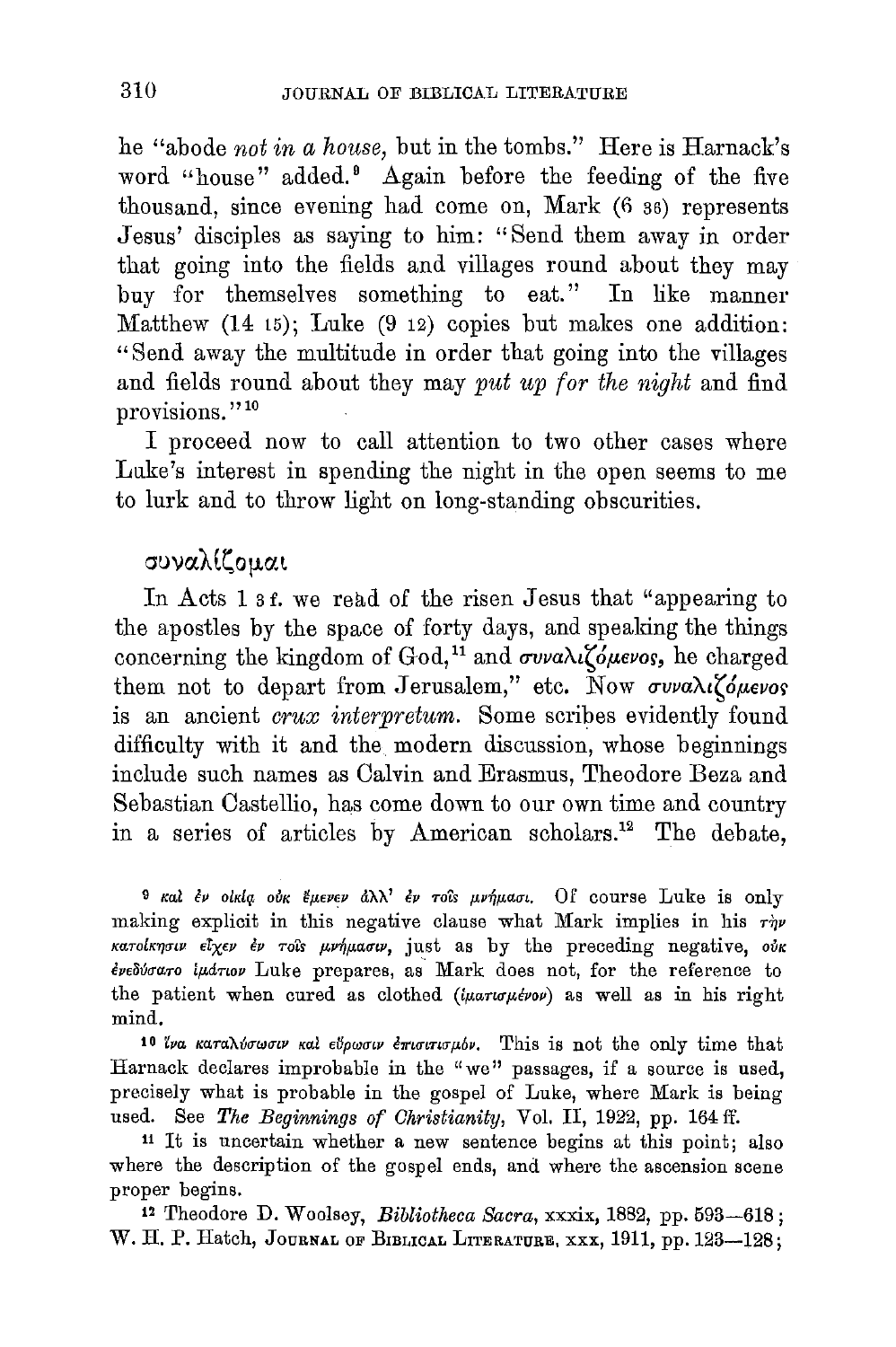which I do not wish to enter, has been between  $\sigma v \nu a \lambda i \zeta \omega$  in the sense of "eat with" and  $\sigma v$ va $\lambda$ i( $\sigma \mu$ at in the sense of "gather" (transitive or intransitive). For each of these meanings weighty arguments can be given and yet each has to meet strong objections. I content myself with a brief summary, referring the reader to the articles mentioned for fuller discussion.

(1)  $\sigma v$ va $\lambda$ i (ouat in the sense of "eat with" must be derived like the simple verb  $\dot{\alpha} \lambda \alpha \omega$  (Matt. 5 13, Mark 9 49) from the root  $d\lambda a_s$ , "salt." The Vulgate *(convescens)* and other versions presuppose this force. The emphasis on salt as a symbol of fellowship can be illustrated from Greek as well as Oriental sources. Torrey believes that this "somewhat unusual word is the (exact) rendering of the Aramaic מֲתִּמְלֵיה, this ithpa'al meaning primarily 'eat salt in company with,' and then simply 'have  $(table-)$  companionship with.' $i$ <sup>13</sup> For the introduction of the idea of eating in connection with Jesus' resurrection appearances Luke 24 30, 40-43 and Acts 10 41 form quite sufficient parallels, and that too from this very author.

The objection raised against taking  $\sigma v$ wa $\lambda \iota'$ O $\mu$ evos in this sense is the simple fact that such a verb is, as far as we know, quite late and rare. No other compound of  $\partial \lambda i^{\prime\prime}_{\alpha}$ , "to make salty," is known, and one would not suppose that if compounded with  $\sigma\nu\nu$  it would form a deponent verb meaning "to eat with." A new denominative verb formation from the very rare  $\sigma\acute{\nu}\nu$ a $\lambda$ os is perhaps possible. Whatever its origin, such a verb is of quite doubtful existence. The cases cited in support of it are really ambiguous. Thus the Hexaplaric *alius* at Psalm 140 (141) 4 reads  $\sigma\nu\nu\alpha\lambda\iota\sigma\theta\hat{\omega}$ . If it were translating the present Massoretic text its version would mean the same as Symmachus'  $\sigma\nu\mu\phi \dot{\alpha} \gamma o_i \mu_i$ ; but if it understood its Hebrew text as the LXX did, which rendered it  $\sigma\nu\gamma\delta\alpha\alpha\sigma\omega$  (= "join with"), this instance of  $\sigma\nu\nu\alpha\lambda\alpha\omega$ 

C. R. Bowen, *Zeitschrift fur die neutestamentliche Wissenschaft,* xiii, 1912, pp. 247-259. See also beside discussions in lexica, commentaries, and older *observationes*, A. Hilgenfeld, Zeitschrift für wissenschaftliche Theo*logie,* xxxviii, 1895, p. 74; F. Field, *Notes on the Translation of the New Testament, 1899, pp. 110 f.; C. R. Bowen, The Resurrection in the New Testament,* 1911, pp. 374-378.

13 C. C. Torrey, *The Ccmposition and Date of Acts,* 1916, pp. 23 f.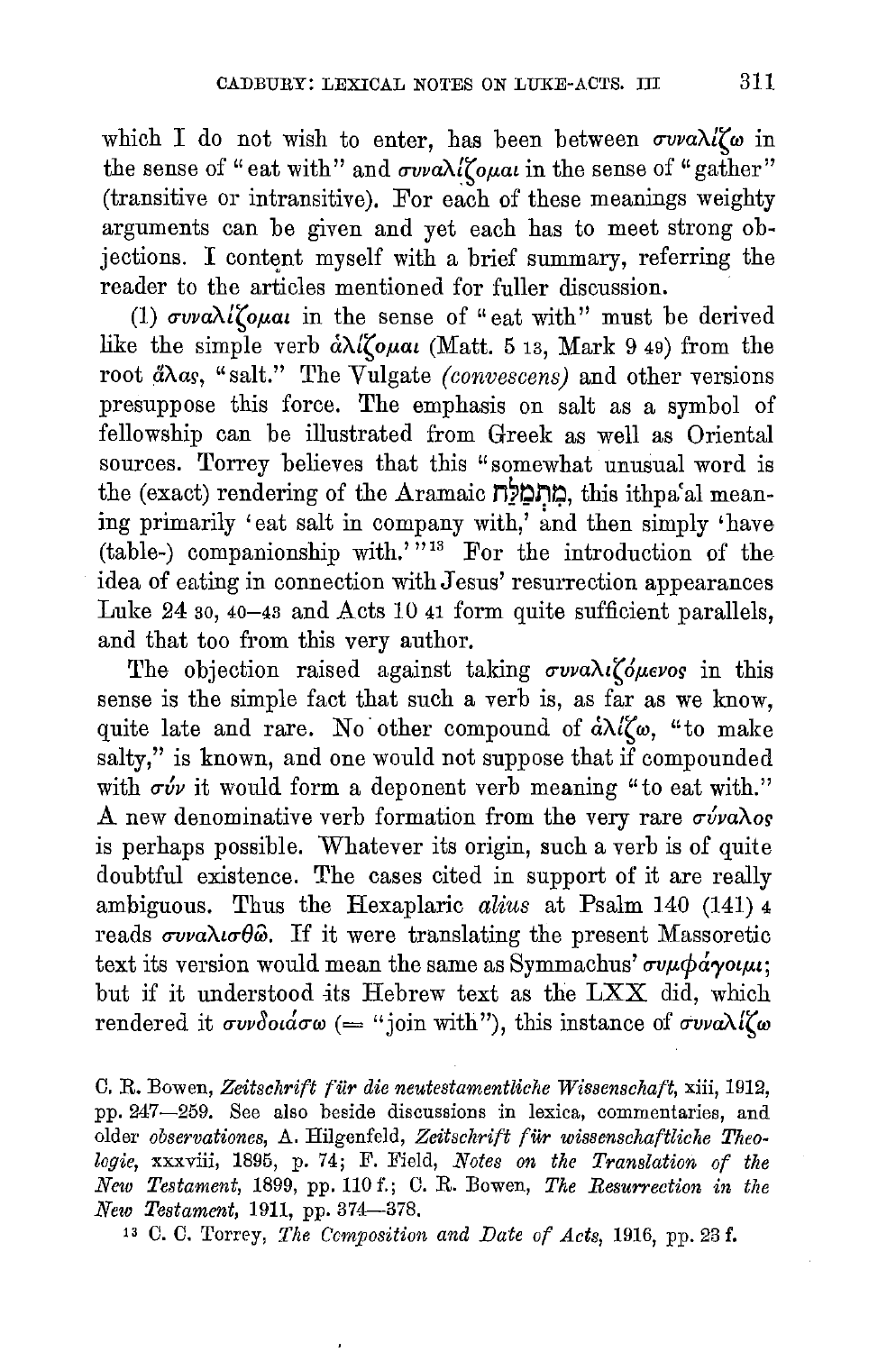must be included under another meaning. The cases of this verb in the pseudonymous Manetho and the Clementines<sup>14</sup> require the idea of association of some sort but not necessarily table companionship.

The context of the verb in Acts is not altogether favorable to "eating with." If the eating has evidential value it would have occurred more naturally a little earlier in the paragraph. where proofs of the resurrection are named:  $\pi a \rho \epsilon \sigma \tau \eta \sigma \epsilon \nu \epsilon \omega \tau \nu \nu$  $\int \omega \vec{r} \cdot \vec{a} \cdot \vec{r}$  *το παθείν αύτον εν πολλοίς τεκμηρίοις, δι' ήμερων*  $\overline{\tau}$ εσσεράκοντα οπτανόμενος αυτοΐς. If it is to be connected with what precedes it comes in somewhat lamely.<sup>15</sup> If it goes closely with the following  $\pi a \rho \dot{\eta} \gamma \gamma \epsilon \lambda \epsilon \nu$ , the present participle would mean he spoke while eating, which is a little curious in itself and is not really paralleled in Luke 24 42 f. or Acts 10 41 f. though the same  $\pi a \rho \dot{\eta} \gamma \gamma \epsilon \lambda \epsilon \nu$  occurs in the latter passage.

(2) The only alternative interpretation proposed in the past has been to derive the form somehow from  $\sigma v \nu a \lambda \alpha' w$ , "to gather." This transitive verb is used (like the simple  $\alpha\lambda\ddot{\alpha}$ ) repeatedly and for a long span of the history of Greek both of collecting things and of gathering persons. The passive is used of persons or things that are collected or of a substance that "collects." 16

While therefore the verb has an undoubted existence in this sense its application in this passage is grammatically difficult and its sponsors do not agree on its use. Those who take it as a deponent, transitively "gathering (them)," or intransitively "foregathering (with them)," cannot adduce any instance of such, usage. Those who take it as a passive are embarrassed both by

<sup>14</sup> [Manetho], *Apotelesmatica*, v. 339: πήμα λυγρώ γαμετή συναλιζόμενον *Kακόηθεs* (of a bad wife); [Clement], *Hom.* 134: αύτοΐs συναλιζόμεθα (= *Recogn.* 7 29: *cum eis cibum sumimus*); idem, Ep. ad Jac. 15: *<i>troupero, curalisquero*,  $\hbar$ συγάζοντες.

<sup>15</sup> See Field, *loc. cit.*: "Of the Fathers it is observable that they always join *kal ouralishevos* with the preceding verse, sometimes even inserting it after  $\delta \pi \tau \alpha \nu \delta \mu$ evos.

16 For the fullest list of occurrences [see H. Stephanus, *Thesaurus linguae Graecae, s. v.* For the last type see the instances from Hippocrates in W. K. Hobart, *The Medical Language of St. Luke,* 1882, p. 182, and from Aëtius, *De placit. phil.*, in H. Diels, *Doxographi Graeci*, 1879, pp. 369, 409.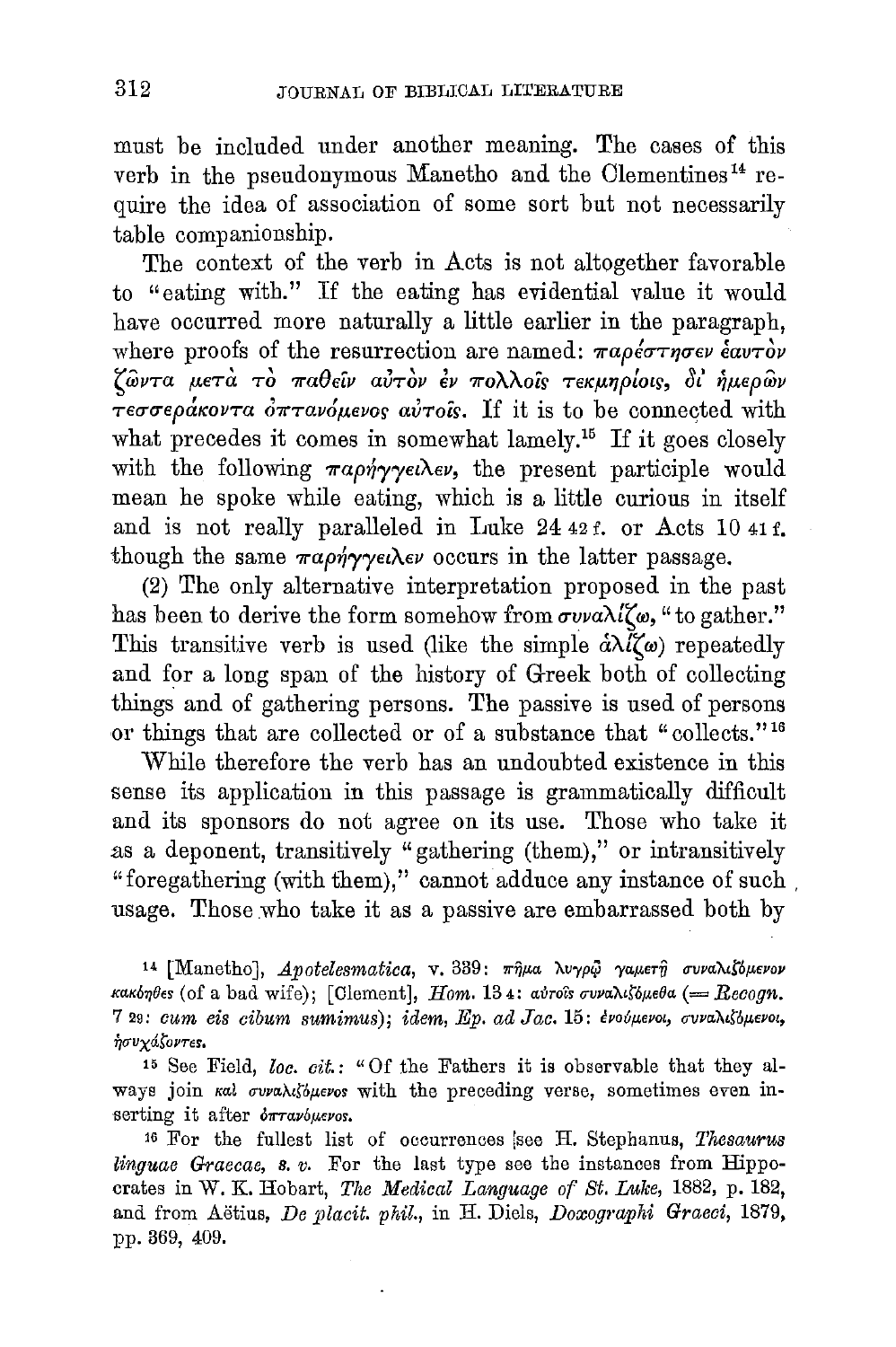the present tense and by the singular number. The former they must explain either as a frequentative or as merely the equivalent for the aorist. The parallels adduced for the singular number are few and not very satisfactory. One feels that, like  $\partial_{\theta}^{\alpha} \partial_{\theta}^{\beta} \partial_{\alpha}^{\beta}(\omega)$  or  $\sigma_{\alpha}^{\beta}$  are verb demands either a plural or a collective subject, and, if used of an individual, at least a dative expressing the persons with whom the subject is associated.<sup>17</sup>

(3) Instead of the choice of evils which the dilemma of these two alternatives represents I wish to propose another meaning, viz., "to live with," in the sense of spending the night together in the open. I would regard  $\sigma$ *uva* $\lambda$ *i* ( $\delta$ *µevos* as derived from  $a\nu\lambda$ l'(ouat and merely another spelling for  $\sigma\nu\nu\alpha\nu\lambda$ l'(oµevos. I say another spelling rather than a textual error, for the form in *-au-* is not attested by any early MSS.; and though the scribes and fathers who changed to *-au-* were, I believe, correctly understanding the passage, an original spelling in *-a-* seems to me to be attested by other variants and by the consistent effort of the versions somehow to find a root for the verb in  $\dot{a}\lambda$ -.<sup>18</sup>

Such a variation of spelling is altogether likely. Modern study of contemporary documents shows the frequent orthographic exchange of *a* for *au.* The commonest instances are in the pronoun  $a\dot{v}\tau\dot{\alpha}$  which yields such forms as  $a\tau\eta s$ ,  $a\tau\omega v$ ,  $e\mu a\tau$ .  $\sigma a\tau$ ,  $\epsilon a\tau$ <sup>19</sup>. The testimony of Crönert and Mayser suggests that

17 The addition of "with them" (D d Aug etc.) is natural for any meaning of the verb.

ts The textual evidence for this reading or for this understanding ought not to be underrated.  $\sigma$ yvav $\lambda$ *i Suevos* is found in several minuscules including 614 important for its "Western'' readings and was apparently read here by Eusebius and Epiphanius. The Latin evidence is not unanimous for *convescens,* which was read by the Vulgate and has determined Roman Catholic interpretation. In d we find *simul convivens cum eis,* and Aug perp gig e and some Vulgate codices employ *conversor.*  This may imply a reading *<i>guvaultioneros* or may mean that *guvalibueros* was (correctly) understood as merely an orthographic variant for the same verb.

19 I refer the reader to W. Cronert, *Memoria Graeca Herculanensis,*  1903, pp. 126 ff.; J. H. Moulton, *Classical Review,* xv, 1901, pp. 33, 434; *ibid.* xviii, 1904, p. 107; *Expositor,* May 1904, p. 363; *Grammar of N. T. Greek,* Vol. I, 1906, p. 47, Vol. II, 1919, p. 87; E. Mayser, *Grammatik der griechischen Papyri,* Vol. I, 1906, p.114; H. St. J. Thackeray, *Grammar of the 0. T. in Greek,* Vol. I, p. 79. Among the more interesting early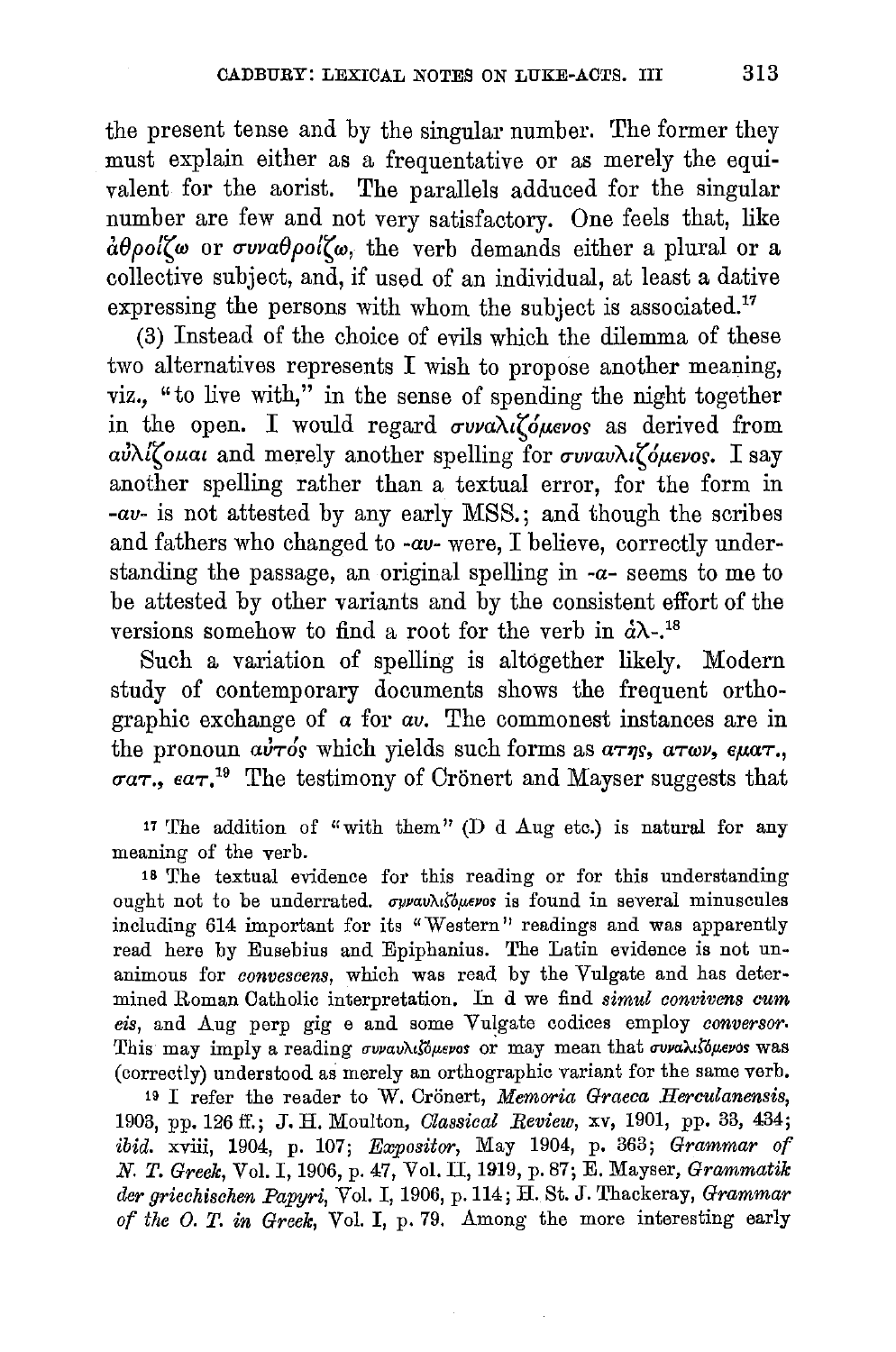this spelling increased in Egyptian papyri near the beginning of the Christian era.<sup>20</sup> The phenomenon occurs in other words especially near another dipthong in v. Augustus is found repeatedly in the papyri (as in low Latin) with initial A for Avand so also in Luke 2 1  $\ltimes$  C<sup>\*</sup>  $\Delta$ . There are spellings like  $\alpha\pi$ o $λ$ *aoύσας, αναπαόμενος.* 

Of the particular verbs which form the subject of this note (whether simplex or in composition), the non-literary sources so far as indexed apparently provide no example in either spelling. That a writer of the first century or an early copyist should have written  $\sigma v\nu a\lambda \iota \zeta \acute{o} \mu e\nu o s$  intending to convey the thought and meaning of  $\sigma$ *vvav* $\lambda$ *i* $\zeta$ *othevos* is natural enough. From a later period we have definite evidence of precisely this exchange in MSS. of various writers. For several of the instances of  $\sigma v$ va- $\lambda$ *i oual* that are adduced in the older discussions of Acts 1 4 as well as in that passage itself the spelling with a dipthong is a textual variant.<sup>21</sup> It is hard in such cases to be sure which

occurrences I may quote B G U 713, 42 *Kparlov* (= *KA.avolov);* B G U 1079 *Kal ov*  $\beta \lambda \neq \pi$  *of*  $\alpha$  *ov*  $\alpha \rightarrow \pi$  *<sup>r</sup>ov 'Iovoalwv; P Lond 1912, 94 (letter of Claudius to* the Alexandrians)  $d\pi o\lambda d\omega r\alpha s$ ; P Oxy 1242, 32 (a later Jewish-Gentile controversy)  $\mu$ er' årovs.

2o In *Bulletin de correspondance hellenique,* xxv, 1901, *p.* 357, M. Laurent remarks on the frequency of these forms in the second half of the first Christian century, but Moulton in the last form of his *Prolegomena (Einleitung in die Sprache des neuen Testaments,* 1911, *p.* 70) was inclined to deny such contractions for the New Testament autographs except 2 Peter  $(119, 214)$ .

21 See note 18. At the two instances from the Olementines cited in note 14 the Parisian codex spells with *a,* the Roman codex with *av.* The one extant codex of Manetho reads at the passage cited  $\sigma v \nu \alpha v \lambda \sigma \theta \epsilon \nu$  (edit. Axtius and Rigler, 1832, p. 111). In the version of Psalm 140 4 cited above Origen seems to have read *owavAwd&*. Conflict between MSS or between diplomatic evidence and conjecture is further illustrated for the compound with  $\sigma \nu$  at Hippocrates, *De natura ossium*, 298 (edit. E. Littré, 1839-1861, Vol, IX, p. 102); Xenophon, *Anab.* vii, 3, 48; *Hell.* i, 1, 30; *Oyrop.* i, 2, 15; Lucian, *Luct.* 7; *Philops.* 12; Plutarch, *De placit. philos.* iv, 19 (902D); Iamblichus, *Vita Pythag.* 12 (edit. L. Kuster, 1707, p. 44 see note); Eunapius (edit. J. F. Boissonade, 1822, pp. 277, 474). For the simple verb compare Ignatius, Magn. 10, 2 *αλισθητε (v. l. αύλισθητε) εν Χριστώ*; Aretaeus, *Sign. Morb. Acut.* ii, 2, 8 *αυλισθέν* (of blood that collects, cf. above note 16; conj. Petitus *άλισθέν*); Athenaeus ii, 40 *ήλίζοντο* (codd. (η)υλίζοντο). Confusion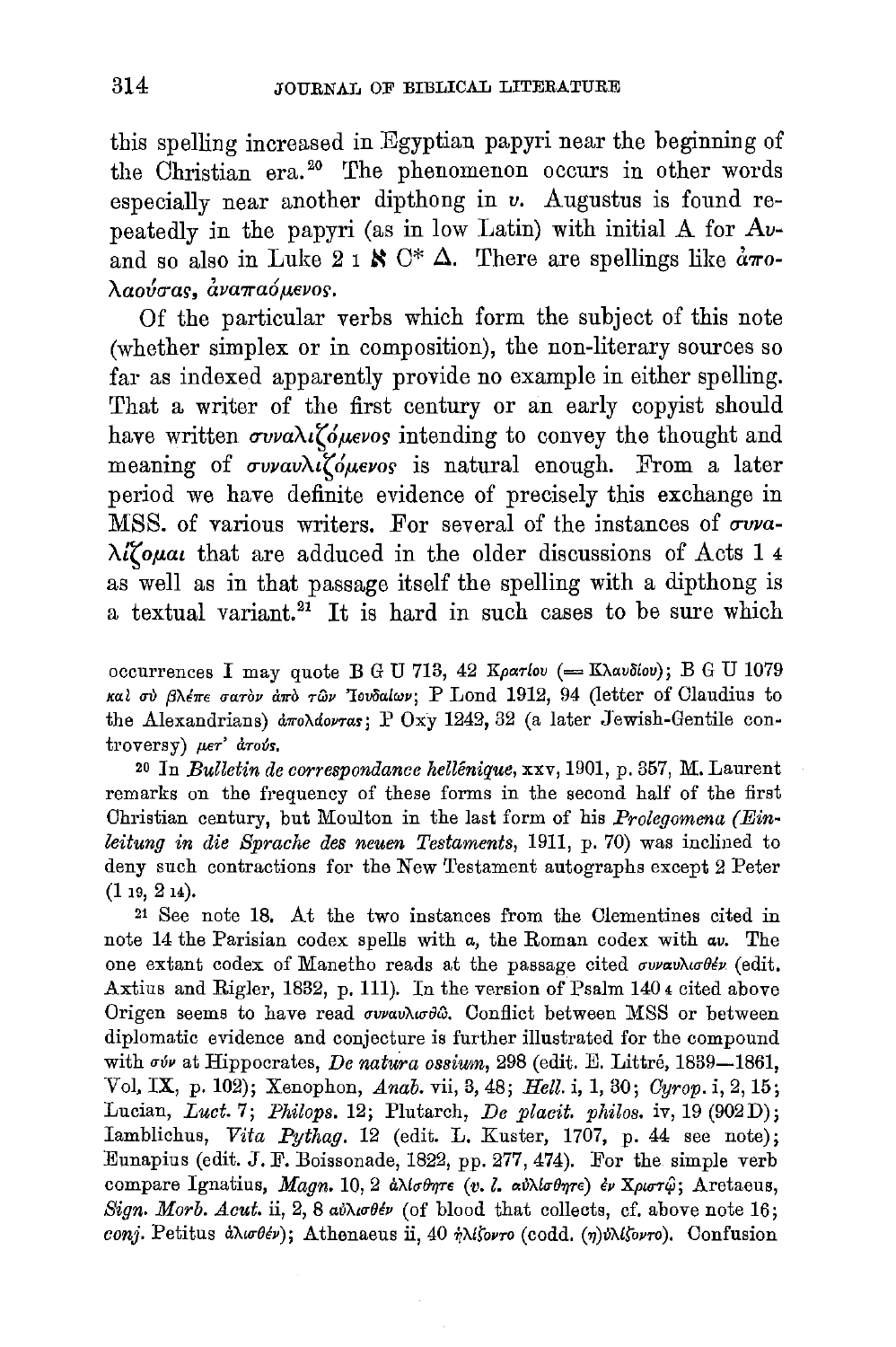spelling is the original. In many passages the context would permit either meaning. To eat with, to live with, and, if the grammar permits, to be gathered with, would often make equally good sense. The editors of texts have been aware of the equivalence of these two spellings and have freely selected whichever one seemed to them most appropriate. Of  $\sigma$ vvav $\lambda$ l $\zeta$ ouat Liddell and Scott say explicitly "it is a frequent  $v$ . *l.* for  $\sigma v v \alpha \lambda l$ - $\zeta$ o $\mu$ a." Probably the reverse is equally true.

The verb  $\sigma$ *vvav* $\lambda$ *l.*  $\sigma$ *pau* is no stranger to the Greek language. Sophocles' *Lexicon* calls it "classical" and notes instances in LXX Prov. 22 24 and in Babrius 106. It is an obvious derivative of  $a\partial\lambda i\partial\varphi a\mu$  and beside its sense of lodging comes to mean fellowship in general. To give its force to  $\sigma$ *vva* $\lambda i \zeta$ o*fJ.€110'!:* in .Acts 1 4 supplies a simple, grammatical and natural meaning. It is not necessary to reject the originality of the best attested spelling, but to suppose that the translators and early commentators had the same spelling before them that we do and attempted, as was their wont, to render it etymologically. They perhaps knew that the form could not be grammatically construed from  $\sigma v \nu a \lambda i \zeta \omega$ , "to gather," and they also knew that it was not the right orthography from  $\sigma v$ vav $\lambda i \zeta o \mu a \iota$ , "to live with." They were compelled then to appeal to a rare word from the root "salt" and perhaps even to invent such a word. Understood as  $\sigma v \nu \alpha v \lambda \iota \tilde{\zeta} \delta \mu \epsilon \nu \sigma s$  the participle has no grammatical difficulties. Its tense, voice and number are entirely suitable, and the absence of any following dative is unobjectionable. If anyone should argue against this meaning, as Zahn does against the spelling  $\sigma v \nu a v \lambda \nu \zeta \delta \mu \epsilon \nu o s$ , that it emphasizes in an incomprehensible way an insignificant minor circumstance,<sup>22</sup> our reply would be that curious personal interests of authors often are responsible for just such insignificant details, in this case an interest in lodging.

Such a solution would escape the intrinsic difficulties of

in spelling would lead to confusion of meaning and perhaps to actual exchange of meanings in both directions. The confusion occurs in the passive forms. Active forms of  $(\sigma v \nu) \alpha \lambda$ *is* on the other hand are not often misspelled.

22 Th. Zahn, *Kommentar zum N. T.,* Vol. V, 1919, p. 25 n. 38.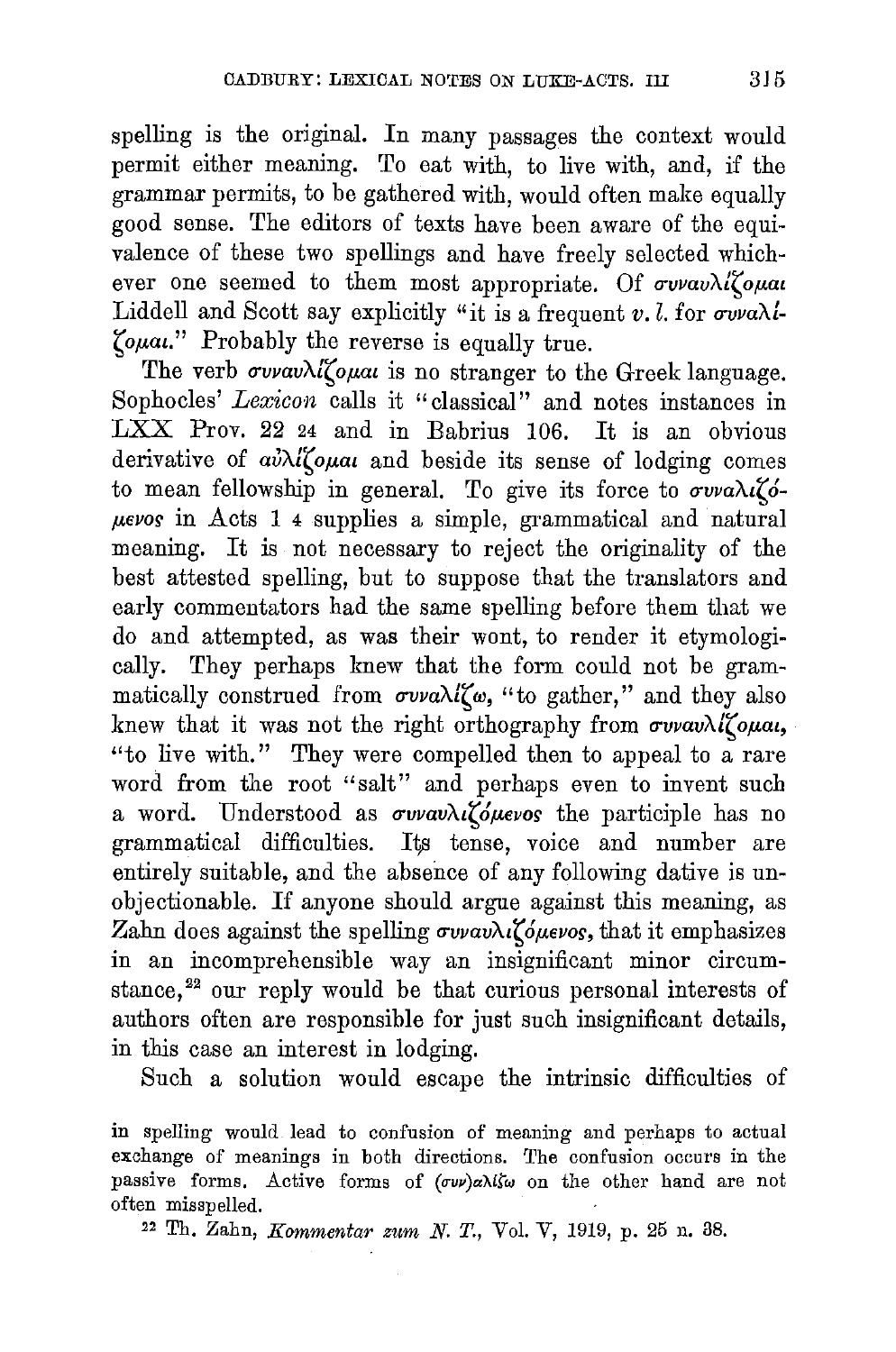each of the two usual rival interpretations, and would remove other difficulties found in the passage as a whole. After his resurrection as before his death (Luke 21 37  $\eta \partial \lambda i(\epsilon \tau o)$  Jesus is represented as living in the open near Jerusalem with his disciples. A few verses later we are told definitely that they were at the mount of Olives. This has seemed to modern scholars rather abrupt. Commentators have assumed that the first verses belong to Jerusalem proper and to the same meal there as is recorded in Luke 24 40 ff., while later the scene suddenly changes.<sup>23</sup> But if  $\sigma v \nu a \lambda \iota' \delta \mu \epsilon \nu o s$  means "living with them in the open," then the reader is already aware that in spite of the command not to depart from Jerusalem the company is not actually in Jerusalem but bivouacking in the neighborhood. And Luke, as in some other passages, does not definitely mention the place of the gathering until the close of the section.

It may be further suggested that  $\sigma$ *uva* $\lambda \iota$  (*o* $\mu$ *evos*, if now we may associate it with the final ascension, implies that Luke thought of that event as taking place at night. This is in itself quite likely. If the ascension was originally recorded in Luke, though the text is doubtful, it was there thought of as coming after an evening meal. Luke has other such events at night,-angel visions to the shepherds near Bethlehem, and to Paul, or the transfiguration (see above) at which last as here we have an overshadowing cloud and heavenly visitants. Even of the "day" of the Lord's coming, of which Luke says here it

23 I quote as a typical expression of this difficulty *M.* Goguel, *Intra· duction au N. T.*, Vol. III, 1922, pp. 172 f.: "Le récit de l'ascension  $(1, 4-12)$  manque d'unité: il commence au cours d'un repas pendant lequel Jésus recommande à ses disciples de ne pas quitter Jérusalem avant d'avoir reçu l'effusion de l'Esprit. L'intérêt est concentré sur l'entretien de Jésus avec ses disciples; puis, sans que cela soit d'ailleurs nettement indique, le lieu de la scene change. A partir du *verset* 6 on est en plein air, sur la Montagne des Oliviers *(cf. 1, 12).* La dualite de tradition indiquee par ce changement de lieu est confirmee par l'allure du *verset 6* qui paraît le commencement d'un récit. Le rédacteur a donc, dans l'épisode de l'ascension, combiné ou trouvé déjà combinées deux traditions qui plaçaient le dernier entretien de Jésus avec ses disciples, la première au cours d'un repas, la seconde en plein air."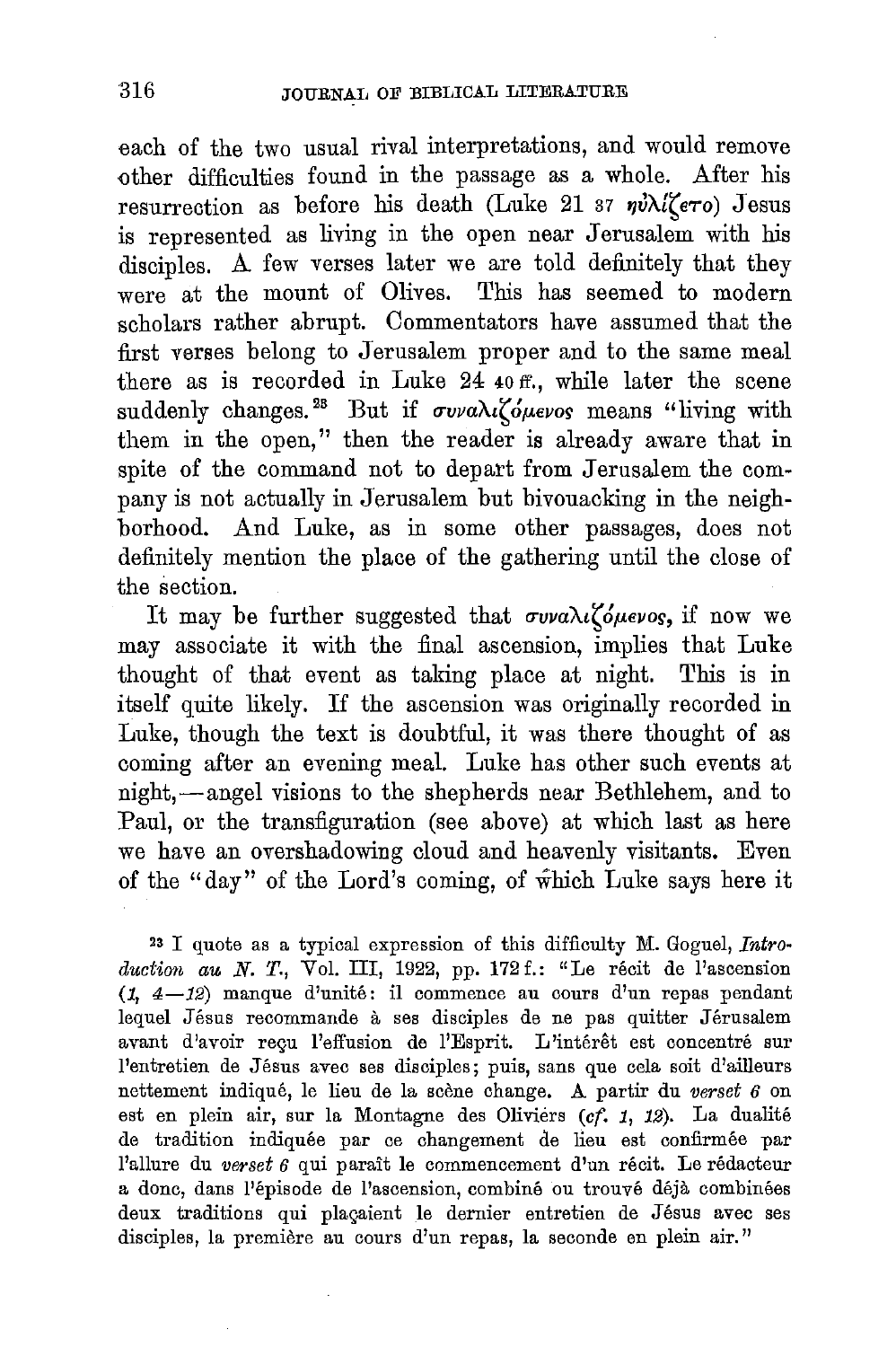will be in like manner, he can employ the words (Luke **17** 34) "on that night."

 $\varphi$ άτνη

At the other end of Jesus' career Luke also has I believe a characteristic reference to the open air. His birth stories refer plainly to the shepherds as  $\hat{b}$ ivouacking ( $\hat{a}\gamma\rho a v \lambda o \hat{v} v \tau$ es) and keeping watch over their flock by night and more obscurely he says  $(2 7)$  of Jesus' birth that Mary avek $\lambda$ ivev av $\tau$ ov ev  $\phi$ άτνη, διότι ούκ ην αύτοις τόπος έν τω καταλύματι. The ordinary reader of the gospels little suspects the uncertainty in this passage. There was a surprising amount of discussion about it in the older commentaries and modern ones are not quite agreed. <sup>24</sup>

 $\phi a \tau \nu \eta$  is usually translated "manger" and it often has just that meaning. It is the eating place of cattle, a crib or a trough probably on the ground (Lucian, *Gall.* 29). The proverbial dog is said to be  $\epsilon v$   $\tau_{\hat{H}}$   $\phi$ *a* $\tau v_{\hat{H}}$  (Lucian, *Tim.* 14, *Adv. Ind.* 30), but a horse or an ox is said to be  $\epsilon \pi i \phi \dot{a} \tau \nu \eta s$  (LXX Job 6 5; 39 9), or  $\epsilon \pi i$   $\phi$ atvats (LXX Joel 1 17; Hab. 3 17), or loosed  $\dot{a}\pi\dot{\sigma}$   $\tau\hat{\eta}s$   $\phi\acute{\alpha}\tau\nu\eta\acute{s}$  (Luke 13 15).

There is however some evidence that the word can be used of a "feeding pen" or "stall." The Latin *praesepe*(-ium) has both meanings and the Hebrew equivalents at some of the LXX occurrences have apparently the force of a gathering place for cattle. Pollux i. 184 associates it with  $i\pi\pi\omega v$  and  $\frac{1}{2}\pi\pi\omega\sigma\tau a\sigma\iota s$  and  $\sigma\tau a\theta\mu\omega s$ . Typical of the views of many older scholars is the statement of Schleusner *(Lexicon in N. T., s. v.)* that "it was used specially of the courtyard of the house where the owner's cattle stood, which is called in Latin also *stabulum,* and was enclosed not by walls and a roof as is customary with us but by a fence made of wooden hurdles. Of this area, or place open and under the sky, the word

2& Beside the discussions in the commentaries and lexica there are three old monographs listed in J. 0. Wolf, *Ourae philologicae et criticae,*  1739, pp. 581 f. Another is included in J. A. Ernesti, *Opuscula theologica* 2, 1792, pp. 595 ff. A characteristic article by Paul Haupt on "The Crib of Christ" appeared in the *Monist,* January, 1920.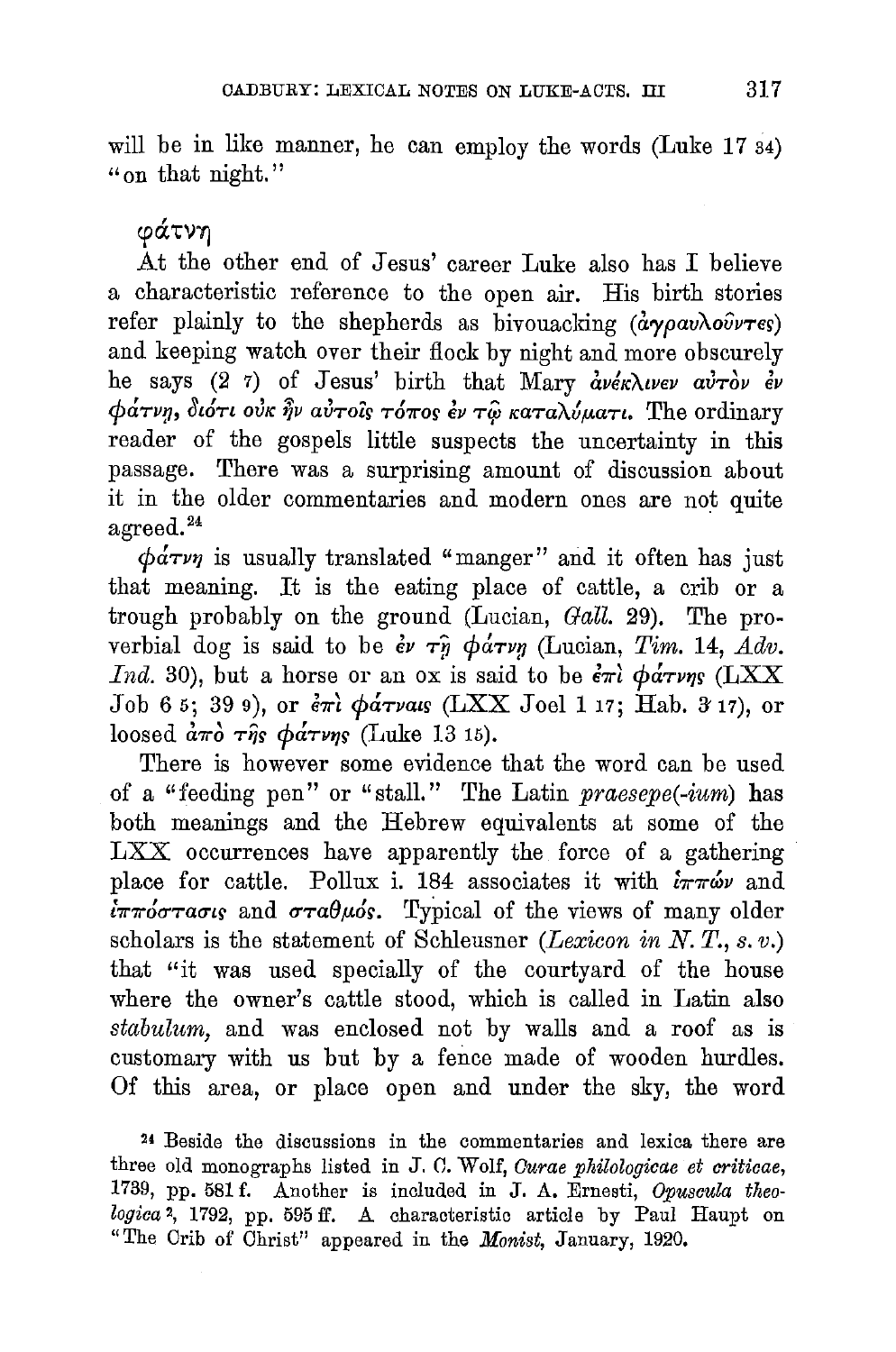$\phi a \tau \nu \eta$  in the passage Luke 2 7 apparently must be understood."

A decision between these meanings is not easy and for the present purpose is unnecessary since in either case the open air rather than a building is intended. Here then is another scene of this writer's, set *sub divo* and at night. The following clause, usually translated "because there was no room for them in the inn," confirms this general understanding but unfortunately does not help us resolve our uncertainty as to the exact force of  $\phi$ *ativn* since  $\kappa a \tau a \lambda \nu \mu a$  also is not quite specific. We would expect it to give the contrast to  $\phi a \tau \nu \eta$  and so it does since it surely means some place of human shelter; but it is a more general word than  $\pi a\nu\delta$ oxe $i\omega$  (Luke 10 34). It may mean a guest room rather than a whole building. 25 Since  $\phi a \to \phi a \to \psi a$  should be read at its first occurrence without an article there is no reason to suppose that it was connected with the  $\kappa a \tau \dot{\alpha} \lambda \nu \mu a$ , as though the inn had a courtyard or stable (so generally), or as though the room which served as the parents' apartment was at other times a stall having a manger (Zahn). Against the latter view is the plural  $a\dot{v}\tau o s$ , so that we can hardly explain the passage to mean that in his parents'  $\kappa a\tau a$ - $\lambda v \mu a$  there was no place to put the baby except a manger. Rather we are meant to suppose that the whole family was excluded from the shelter that was to be expected. They took refuge either in an enclosure for cattle or at a cattle-trough, and on the ground in the enclosure or in the trough the newborn infant was laid. Spitta warns against reading into the narrative the explanation that the census had overcrowded the town and its quarters for visitors, or that Joseph was too poor to secure better accommodations.<sup>26</sup> He thinks that the under-

25 Luke 22 11 from Mark 14 14. Polybius ii. 36 shows that it was used in the plural of rooms in the same house and not necessarily the house of another person. For occurrences in the papyri see Fr. Preisigke, *Worterbuch,* Vol. I, col. 758. The ambiguity of the English "room" makes that word sound over-definite as a translation of  $\tau$ *bros*, just as another case of ambiguity in English forbids our translating  $\phi$ *drvn* here "crib."

26 Fr. Spitta, *Zeitschrift fur die neutestamentliche Wissenscliaft,* vii, 1906, pp. 298 f.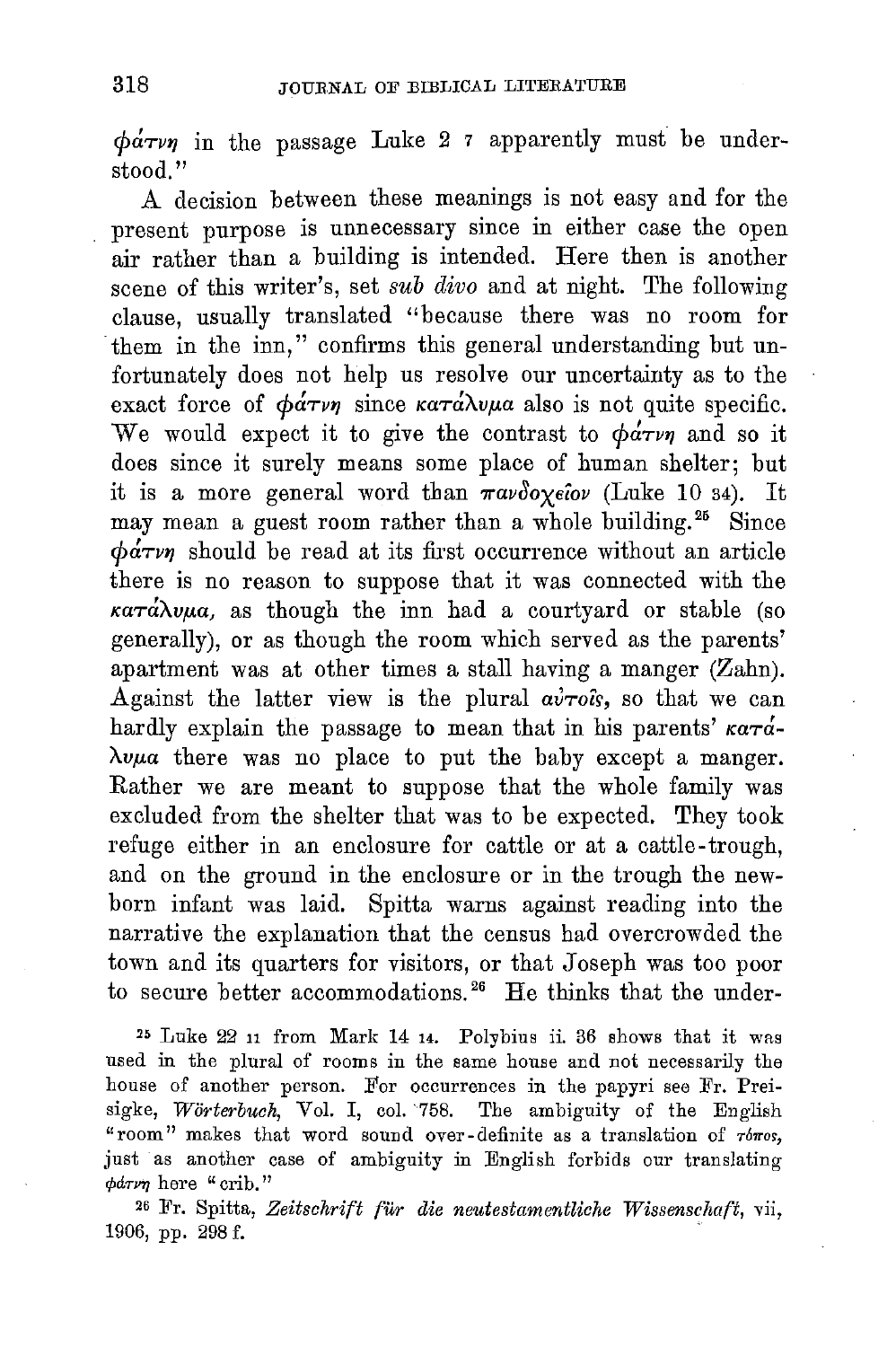lying *motif* is that Jesus should be born in pastoral surroundings. Luke was probably ignorant of the early Christian tradition that placed Jesus' birth in a cave, though the latter was early and easily combined with Luke's version.<sup>27</sup>

While therefore some things in Luke's account do not seem entirely clear to us, this much at least is probable, that  $\phi a \tau \nu \eta$ is a place in the open and that the clause which follows emphasizes the absence of shelter. That clause corresponds to Luke's two additions to Mark mentioned above: it says negatively what  $\phi$ *aTVI* says positively just as *ev olkla ovk eµevev* does for  $\dot{\epsilon}$  rois  $\mu\nu\dot{\eta}\mu\alpha\sigma\mu$  (8 27), and of course  $\kappa\alpha\tau\dot{\alpha}\lambda\nu\mu\alpha$  carries. the same thought as the verb  $\kappa a\tau a\lambda\hat{\nu}\sigma\omega\sigma\hat{\nu}$  (9 12).

#### $\epsilon$ evia and  $\mu$ io $\theta$ w $\mu$ a

At the other extremity of Luke-Acts occurs, as has been already mentioned, repeated reference to Paul's lodging at Rome. The first instance (28 16) raises no lexical difficulty: At the other extremity of Luke-Acts occurs, as has been<br>lready mentioned, repeated reference to Paul's lodging at<br>Rome. The first instance (28 16) raises no lexical difficulty:<br>πετράπη τῷ Παύλφ μένειν καθ εαυτον σὺν τῷ φυ  $\epsilon \pi \epsilon \tau \rho \dot{\alpha} \pi \eta$  τω Παύλω μένειν καθ εαυτον συν τω φυλάσσοντι αυτον<br>στρατιώτη. But in each of the other passages nouns occur which, if used as commonly supposed of a place of abode, are almost if not quite unparalleled. Either we must give each of these nouns its more regular meaning and then omit these passages from the list of examples of Luke's interest in lodging,

27 This tradition occurs as early as Justin Martyr, *Dial.* 78. It was supported by Isaiah 33 16 LXX, if not actually derived from it. Compare the use in early Christian literature and art of Isaiah 1 s:  $\ell \gamma \nu \omega \cdots$ *5Pos rl}v <f>dTII'YJP roO twplov aoroO.* The birth in a cave may be paralleled from pagan myths (Wettstein) or may belong to the motif of a foundling discovered by shepherds (H. Gressmann, *Das Weihnachts-Evangelium,*  1914, pp. 18 f.). It could be reconciled with Luke's account of the  $\phi$ *drvn*, the parents' presence, the city, and the crowd, by being moved into Bethlehem and by appeal to the fact that in the East caves are sometimes used as stables for cattle.

Present Palestinian customs further suggest, as my friend Professor Elihu Grant of Haverford kindly informs me, that the container for cattle feed, in case that is what  $\phi$ drv $\eta$  means, would be a flat object like a pan or a tray or a mat on the ground or even a natural hard surface, not a raised manger. Likewise the adult peasants, who sleep themselves on the floor or ground, can hardly be imagined putting a child in an elevated place.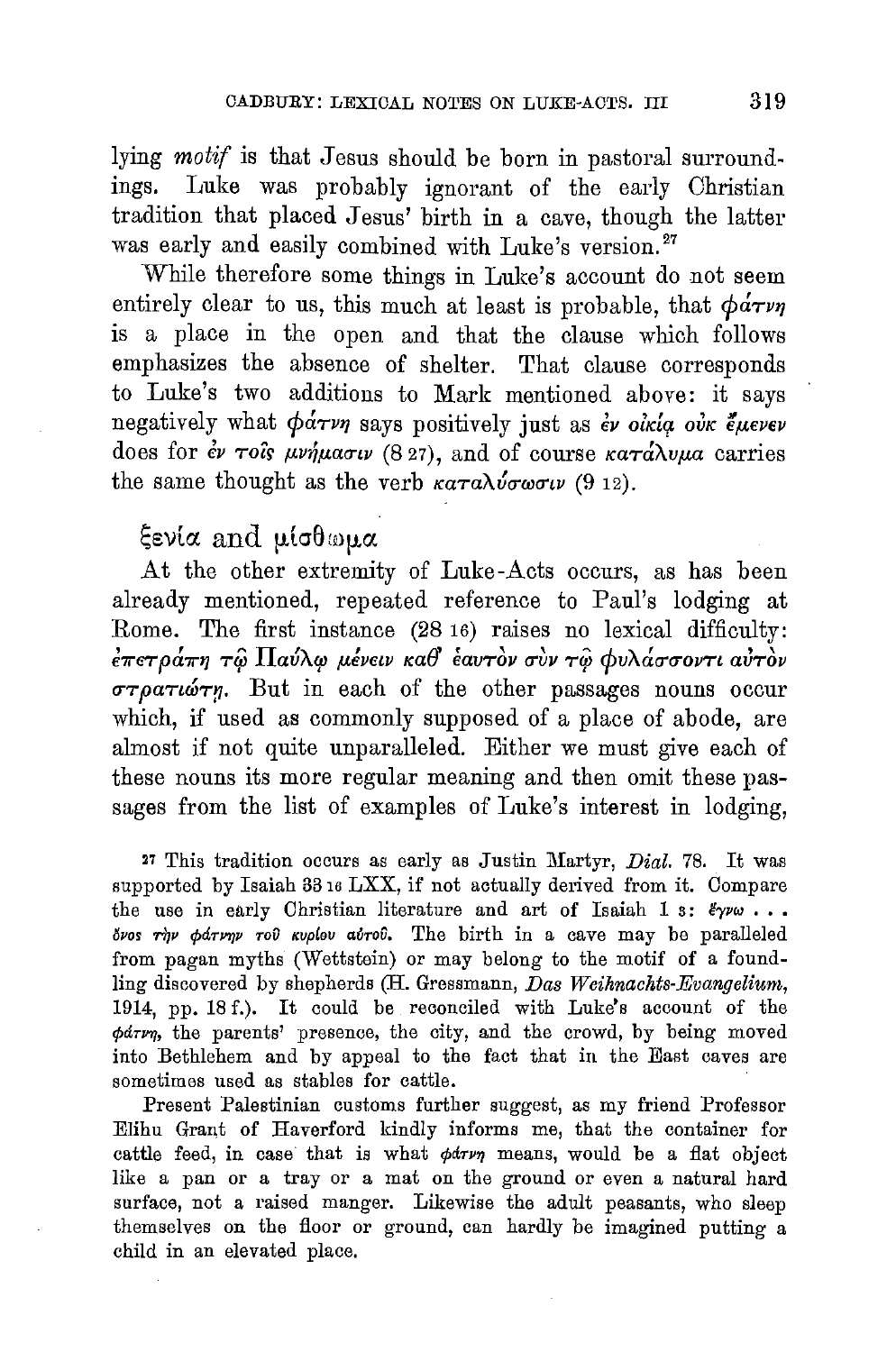or else we must suppose that precisely that interest has led the author to use concretely of a room or apartment at Rome two words of rather different and less tangible meaning.

 $\dot{\eta}$   $\zeta$  evia (Acts 28 23) usually means hospitality. The neuter plural  $\tau \dot{a}$   $\zeta \dot{\epsilon}$ *via* with which it is often confused means the gifts of a host to a guest such as are mentioned at verse 10 of this chapter. The phrase καλείν (παρακαλείν) έπι την ξενίαν is an idiomatic expression meaning to invite to one's table, 28 and in other connections  $\xi \in \mathcal{A}$ , if not used in the more abstract sense of the friendship between host and guest, means the entertainment in the form of food provided for visitors. It is natural to give this meaning to Philemon 22  $\epsilon \tau o \mu a \zeta \epsilon \mu o \nu$  *gevlav*, and in the present passage to render ταξάμενοι δε αὐτῷ ήμέραν ήλθαν προς avrov els Thy *Levlav* Theloves "[the Jews of Rome] having fixed a date with him came to him in larger numbers to the reception which he tendered them.'' Such a statement would be as congenial to Luke as a reference to Paul's lodging, as he has also an interest in table hospitality. 29 But not having been accustomed

<sup>28</sup> On the frequent variants  $\epsilon \pi l$  rd  $\epsilon \ell \nu a$ ,  $\epsilon \pi l$  rf  $\epsilon \nu l q$  see Achilles Tatius, edit. Fr. Jacobs, 1821, p. 760 note; J. La Roche, *Wiener Studien,* xxi, · 1899, pp. 27 f. But instances either with  $\epsilon$ is instead of  $\epsilon \pi i$  or with the verb  $\ell_{\rho\chi\circ\mu\alpha\iota}$  as in Acts are not common. For the latter see Pindar, *Nem.* 10, 49; for the former P Oxy 747, 1 (ii/iii  $_A$ ,  $_D$ , an invitation to a banquet, not cited in Moulton and Milligan *Vocabulary*)  $\kappa a \lambda \epsilon \hat{\epsilon}$  or ...  $\epsilon \dot{\delta}$ rhv Čevlav cavrou.

<sup>29</sup>Compare with this passage the statement in Luke 5 39 (contrast the wording of the parallels) that Levi the publican held a great reception for Jesus ( $\epsilon \tau$ olyo $\epsilon \nu$  dox $\gamma \nu$   $\mu \epsilon \gamma$ *d* $\lambda \eta \nu$ ). Beside such idiomatic expressions for hospitality in Acts as  $\pi a \rho \epsilon \hat{i} \gamma \alpha \nu$  of  $\tau \hat{\eta} \nu$  ruxofoav  $\phi \iota \lambda \alpha \nu \theta \rho \omega \pi \hat{i} \alpha \nu$  and  $\hat{a} \nu \alpha$ - $\delta \epsilon \xi d\mu e\nu$ os , ,  $\phi \mu$  $\delta \phi \rho \nu \omega$ s  $\epsilon \xi \epsilon \nu \nu \sigma \epsilon \nu$  (28 2 and 7), two passages may be mentioned where such a meaning is a curiosity lexically possible:

Field *(op. cit. p.* 118) mentions the suggestion of one T. Harmer who maintained that the words of Peter to Aeneas (9 34)  $\sigma\tau\rho\omega\sigma\sigma\nu$  vere a recommendation that the patient give a feast on the occasion of his recovery and prepare his house for the reception of the company. .

With more plausibility my colleague Professor Lake suggests that the somewhat peculiarly phrased statement about Saul and Barnabas in Antioch (11 26) Eyevero de avrous evantou UNOV ouvaxOnpat ev ry ekkNnolą means that they were the guests of the church for a whole year. Just such a use of  $\sigma\nu\nu\dot{\alpha}\gamma\omega$  is certainly found in Matt. 25 ss, 43 and elsewhere (H. A. A. Kennedy, *Sources of New Testament Greek,* 1895, p. 128).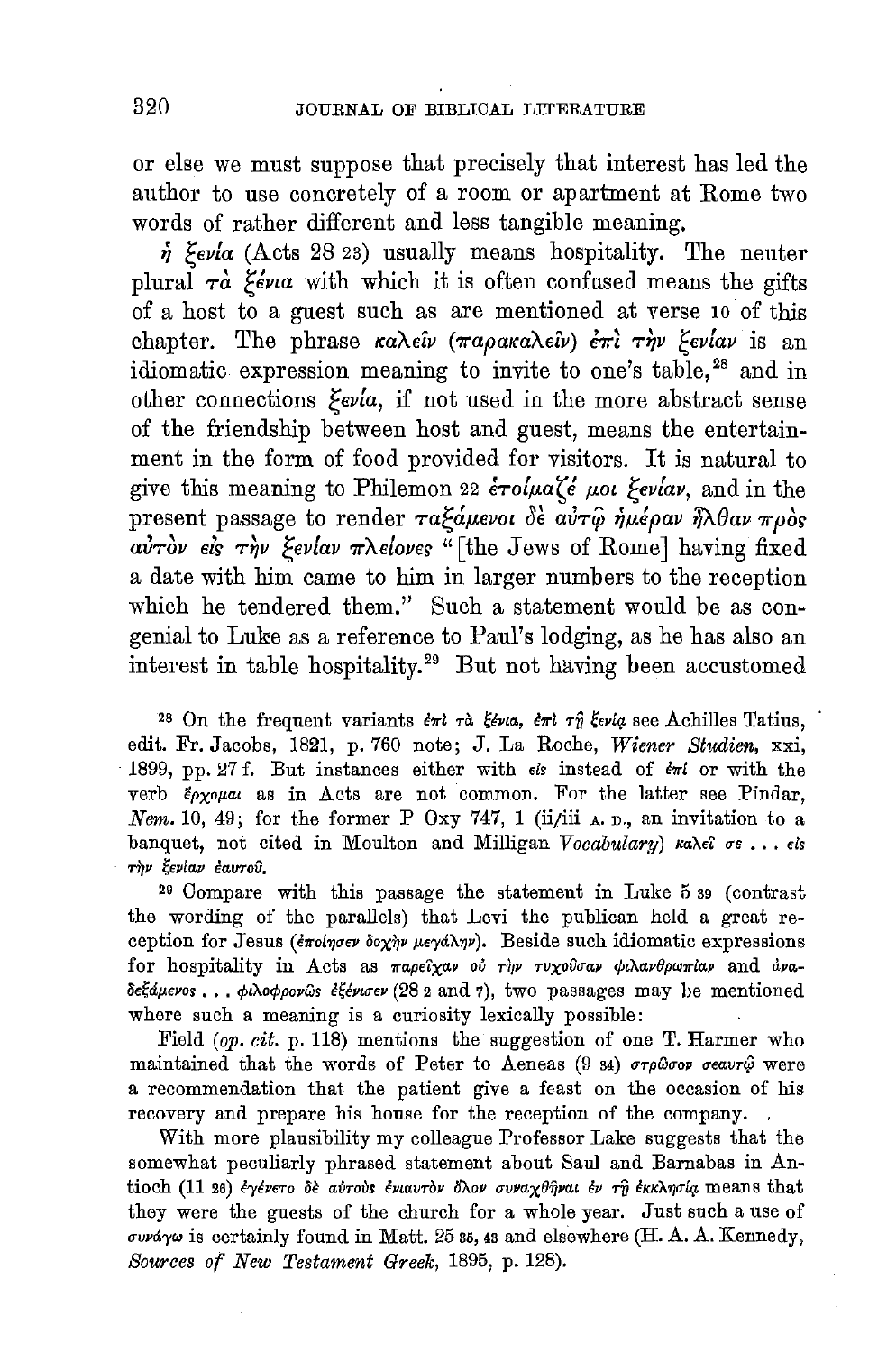to the idea we find it difficult to think of Paul the prisoner as playing the host to a group of local Jews and supplying them with refreshments as  $\xi e\nu l\alpha$  implies.

The other course, adopted by the majority of commentators, is to define *Eevia* as a guest-room whether of some friend of Paul's or of some place of public entertainment,-as  $\kappa a \tau a \lambda v_\mu a$ , *KaTa'}'W'}'toll* according to the J?yzantine lexica. But the context in Acts, unlike that in Philemon, offers no suggestion as to who Paul's host might have been, and the use of  $\epsilon \nu/a$  of temporary living quarters in the sense of *ξενών* or *κατάλυμα* whether public or private is apparently not well attested at least at so early a date.<sup>30</sup>

More unique would be the employment of  $\mu/\sigma \theta \omega \mu a$  (v. 30) in the sense of hired house or apartment. Not even the old

30  $\frac{1}{2}$  (along with  $\frac{1}{2}$   $\frac{1}{2}$   $\frac{1}{2}$  is well illustrated in the inscription of the Jerusalem synagogue of Theodotus recently discovered:  $\tau \delta \nu$   $\xi \epsilon \nu \omega \nu a \kappa a \lambda$ . Tà δώματα καί τα χρηστήρια των ύδάτων, els κατάλυμα τοίs χρήζουσιν άπο της ξενής. From such passages as this and the synoptic passages where it is later specified as an  $\partial\psi$  *audy* all is evident that  $\kappa$ *ard* $\lambda$ vµa is a more general word...  $\zeta$ evodo $\chi$ elov is a frequent substitute for  $\zeta$ ev $\omega$ v in Hellenistic as in Modern Greek. The instances from the papyri convinced Moulton and Milligan (*Vocabulary, p.* 433  $a = Exposition$ , March 1910, p. 286) that in Acts  $\xi_{e}$   $\mu$ a. means hospitality rather than a place of lodging. Even the examples they give for the latter meaning seem to me doubtful. Unquestionable instances of  $\xi$ evia as a *place* of abode occur in [Clem.] *Hom.* viii, 2, xiv, 1 bis, and as a "cell" in Palladius, *Hist. Laus.* (edit. by J. A. Robinson, *Texts and Studies, Vol. VI, No. 2, 1904, pp. 74, 7; 136, 16).* See C. DuF. DuCange, *Glossarium ad scriptores mediae et infimae Graecitatis,* 1688, col. 1014.

The features of non-literary Greek are sometimes revealed more clearly than through other sources by the loan words of Rabbinic Aramaic. That language, beside transliterating  $\pi a\nu\delta$ oxe Cov, the word for "inn" in Luke-10 34, uses commonly for the place where strangers lodge אָכְסָנֵיא (Kard- $\lambda v \mu a$ , *khan, Herberge, logis.* See Strack-Billerbeck, *Kommentar zum N. T.* aus Talmud und Midrasch, Vol. II, 1924, p. 113). The instances cited of its occurrence (J. Levy, *Neuhebräisches Wörterbuch*, s. v. S. Krauss, *Griechische und lateinische Lehnwiirter,* Vol. II, 1899, pp. 48 f., or *Talmudische Arckaologie,* Vol. II, 1911, pp. 327 f., 97S f.) begin perhaps as early as the early second century with *Sifre Num*. Unless this is a new Aramaic formation from  $\xi$ evos or its root, it is a direct transliteration from  $\xi$ evla and constitutes the best support for giving that word themeaning usually assigned to it in Acts 28 23.